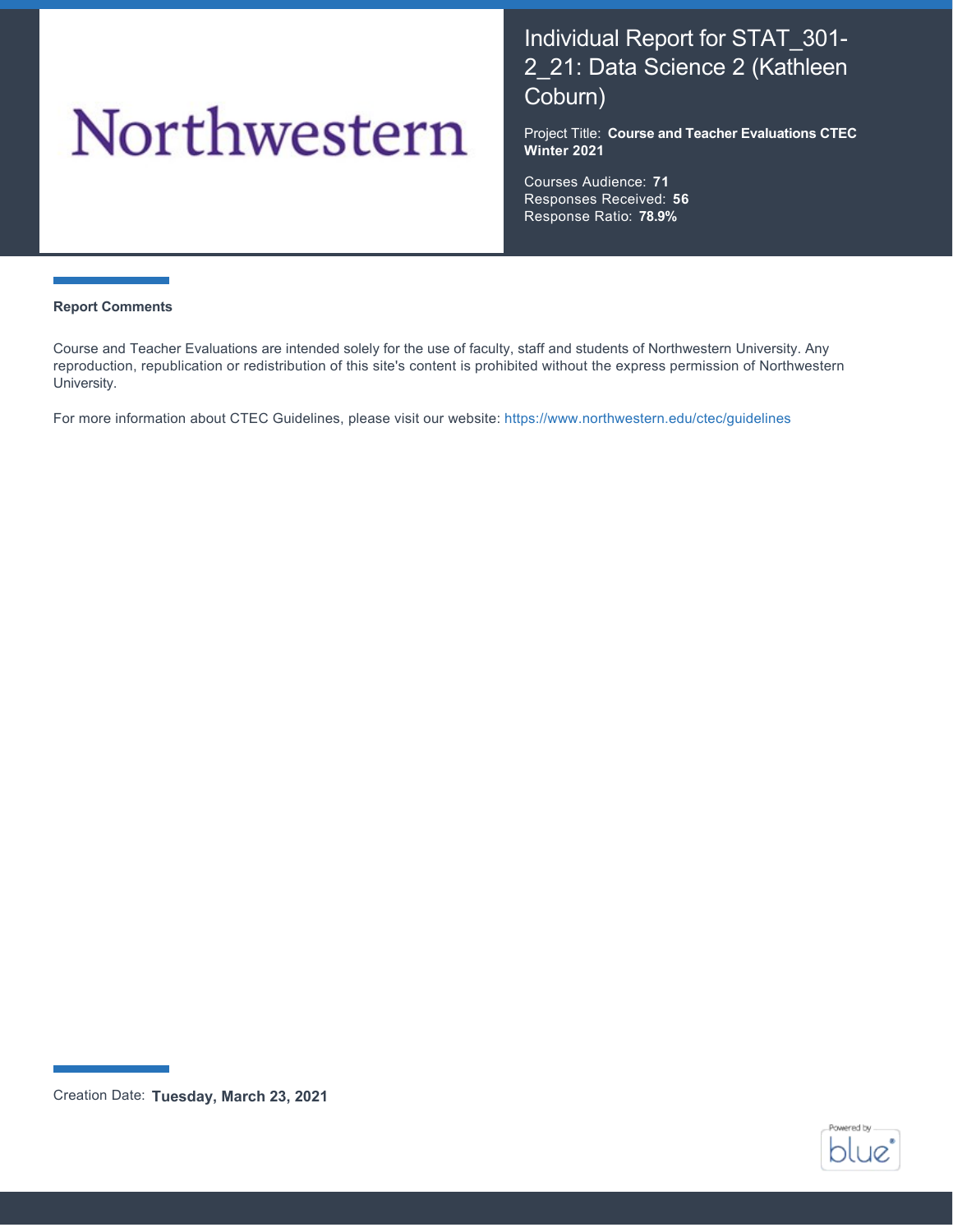## **Northwestern University**

## **Course Evaluations**

| <b>Ilnstructor</b>      | <b>ICourse</b>                        |
|-------------------------|---------------------------------------|
| <b>IKathleen Coburn</b> | <b>ISTAT 301-2 21: Data Science 2</b> |

## **DEMOGRAPHICS**

e<br>Vite<br>Vite

## **Your School**

| 1. Your School                                                                                                                                                                             |                                                                        |              |            |
|--------------------------------------------------------------------------------------------------------------------------------------------------------------------------------------------|------------------------------------------------------------------------|--------------|------------|
| Education & SP (7)<br>Communication (1)-<br>Graduate School (1)<br>KGSM(0)<br>McCormick (6)<br>Medill $(5)$<br>Music $(0)$ -<br>Summer (0) -<br>SPS(0)<br>WCAS (31)<br>[ Total (51) ]<br>O | 13 7%<br>2.0%<br>2.0%<br>0.0%<br>11.8%<br>9.8%<br>0.0%<br>0.0%<br>0.0% | 60.8%<br>50% | 100%       |
|                                                                                                                                                                                            |                                                                        |              |            |
| Options                                                                                                                                                                                    |                                                                        | Count        | Percentage |
| Education & SP                                                                                                                                                                             |                                                                        | 7            | 13.7%      |
| Communication                                                                                                                                                                              |                                                                        | $\mathbf{1}$ | 2.0%       |
| Graduate School                                                                                                                                                                            |                                                                        | 1            | 2.0%       |
| <b>KGSM</b>                                                                                                                                                                                |                                                                        | $\Omega$     | 0.0%       |
| <b>McCormick</b>                                                                                                                                                                           |                                                                        | 6            | 11.8%      |
| Medill                                                                                                                                                                                     |                                                                        | 5            | 9.8%       |
| Music                                                                                                                                                                                      |                                                                        | 0            | $0.0\%$    |
| Summer                                                                                                                                                                                     |                                                                        | $\Omega$     | 0.0%       |
| <b>SPS</b>                                                                                                                                                                                 |                                                                        | 0            | $0.0\%$    |
| <b>WCAS</b>                                                                                                                                                                                |                                                                        | 31           | 60.8%      |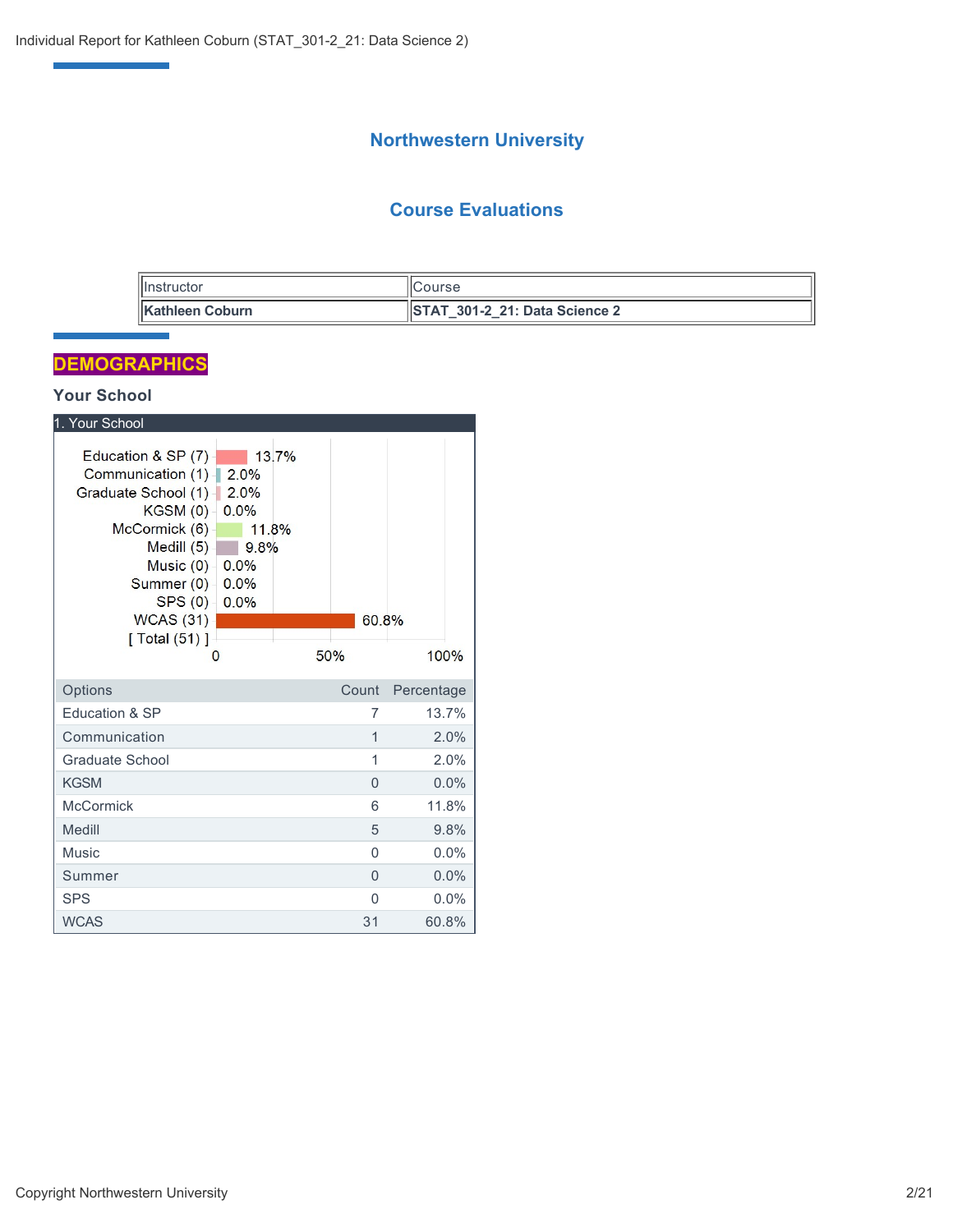#### **Your Class**

| 1. Your Class                                                                                                                                                      |              |       |                |            |
|--------------------------------------------------------------------------------------------------------------------------------------------------------------------|--------------|-------|----------------|------------|
| Freshman (0)<br>Sophomore (19)<br>Junior (21)<br>Senior (9)<br>Graduate (3)<br>Professional $(0)$ $-$ 0.0%<br>Other $(1)$   1.9%<br>$\sqrt{$ Total (53) $\sqrt{ }$ | 0.0%<br>5.7% | 17.0% | 35.8%<br>39.6% |            |
| O                                                                                                                                                                  |              |       | 50%            | 100%       |
| Options                                                                                                                                                            |              |       | Count          | Percentage |
| Freshman                                                                                                                                                           |              |       |                | 0.0%<br>0  |
| Sophomore                                                                                                                                                          |              |       | 19             | 35.8%      |
| Junior                                                                                                                                                             |              |       | 21             | 39.6%      |
| Senior                                                                                                                                                             |              |       |                | 17.0%<br>9 |
| Graduate                                                                                                                                                           |              |       |                | 3<br>5.7%  |
| Professional                                                                                                                                                       |              |       |                | 0.0%<br>0  |
| Other                                                                                                                                                              |              |       |                | 1<br>1.9%  |

## **What is your reason for taking the course? (mark all that apply)**

| 1.9%<br>Distribution req $(1)$<br>Major/Minor re (49)<br>Elective require (1)<br>1.9%<br>0.0%<br>Non-Degree req $(0)$<br>3.7%<br>No requirement (2)<br>1.9%<br>Other requirem $(1)$<br>[ Responden (54) ]<br>O | 50%            | 90.7%<br>100% |
|----------------------------------------------------------------------------------------------------------------------------------------------------------------------------------------------------------------|----------------|---------------|
| Options                                                                                                                                                                                                        | Count          | Percentage    |
| Distribution requirement                                                                                                                                                                                       | 1              | 1.9%          |
| Major/Minor requirement                                                                                                                                                                                        | 49             | 90.7%         |
| Elective requirement                                                                                                                                                                                           | 1              | 1.9%          |
| Non-Degree requirement                                                                                                                                                                                         | $\Omega$       | $0.0\%$       |
| No requirement                                                                                                                                                                                                 | $\mathfrak{D}$ | 3.7%          |
| Other requirement                                                                                                                                                                                              | 1              | 1.9%          |
| Respondent(s)                                                                                                                                                                                                  | 54             |               |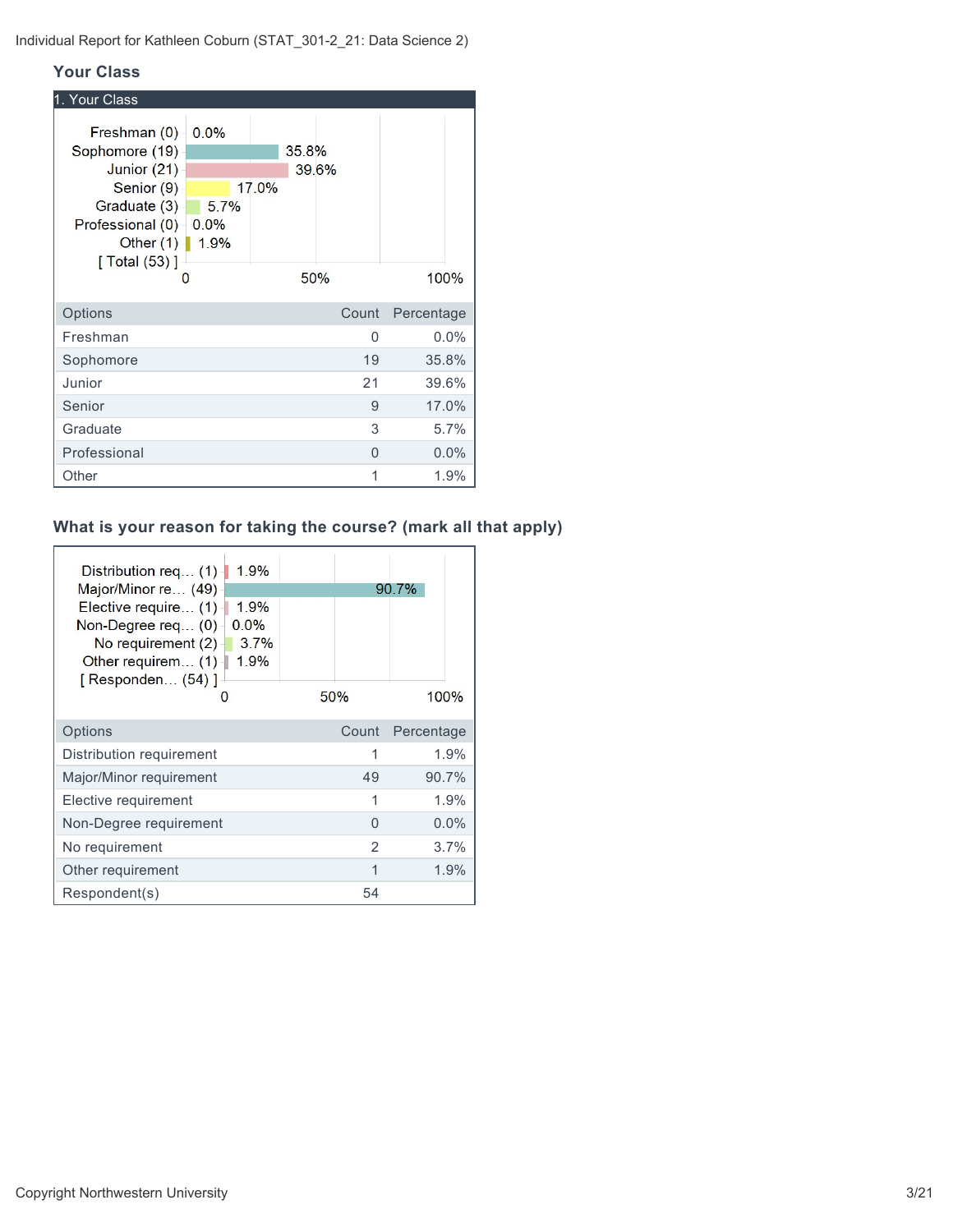Individual Report for Kathleen Coburn (STAT\_301-2\_21: Data Science 2)

#### **What was your Interest in this subject before taking the course?**

| 1. What was your interest in this subject before taking the course?                                           |                       |                |              |            |
|---------------------------------------------------------------------------------------------------------------|-----------------------|----------------|--------------|------------|
| 1-Not interested (0)<br>2(0)<br>3(6)<br>4(13)<br>5(24)<br>6-Extremely in (11)<br>[ Total $(54)$ ]<br>$\Omega$ | 0.0%<br>0.0%<br>11.1% | 24.1%<br>20.4% | 44.4%<br>50% | 100%       |
|                                                                                                               |                       |                |              |            |
| Options                                                                                                       |                       |                | Count        | Percentage |
| 1-Not interested at all                                                                                       |                       |                | 0            | 0.0%       |
| 2                                                                                                             |                       |                | O            | $0.0\%$    |
| 3                                                                                                             |                       |                | 6            | 11.1%      |
| 4                                                                                                             |                       |                | 13           | 24.1%      |
| 5                                                                                                             |                       |                | 24           | 44.4%      |
| 6-Extremely interested                                                                                        |                       |                | 11           | 20.4%      |

## **TIME-SURVEY QUESTION**

**Estimate the average number of hours per week you spent on this course outside of class and lab time.**

| 1. Estimate the average number of hours per week you spent on<br>this course outside of class and lab time. |      |       |          |            |  |
|-------------------------------------------------------------------------------------------------------------|------|-------|----------|------------|--|
|                                                                                                             |      |       |          |            |  |
| 3 or fewer $(4)$                                                                                            | 7.4% |       |          |            |  |
| $4 - 7(38)$                                                                                                 |      |       |          | 70.4%      |  |
| $8 - 11(10)$                                                                                                |      | 18.5% |          |            |  |
| $12 - 15(2)$                                                                                                | 3.7% |       |          |            |  |
| $16 - 19(0)$                                                                                                | 0.0% |       |          |            |  |
| 20 or more $(0)$                                                                                            | 0.0% |       |          |            |  |
| $\lceil$ Total $(54)$ ]                                                                                     |      |       |          |            |  |
| O                                                                                                           |      |       | 50%      | 100%       |  |
| Options                                                                                                     |      |       | Count    | Percentage |  |
| 3 or fewer                                                                                                  |      |       | 4        | 7.4%       |  |
| $4 - 7$                                                                                                     |      |       | 38       | 70.4%      |  |
| $8 - 11$                                                                                                    |      |       | 10       | 18.5%      |  |
| $12 - 15$                                                                                                   |      |       | 2        | 3.7%       |  |
| 16 - 19                                                                                                     |      |       | O        | $0.0\%$    |  |
| 20 or more                                                                                                  |      |       | $\Omega$ | $0.0\%$    |  |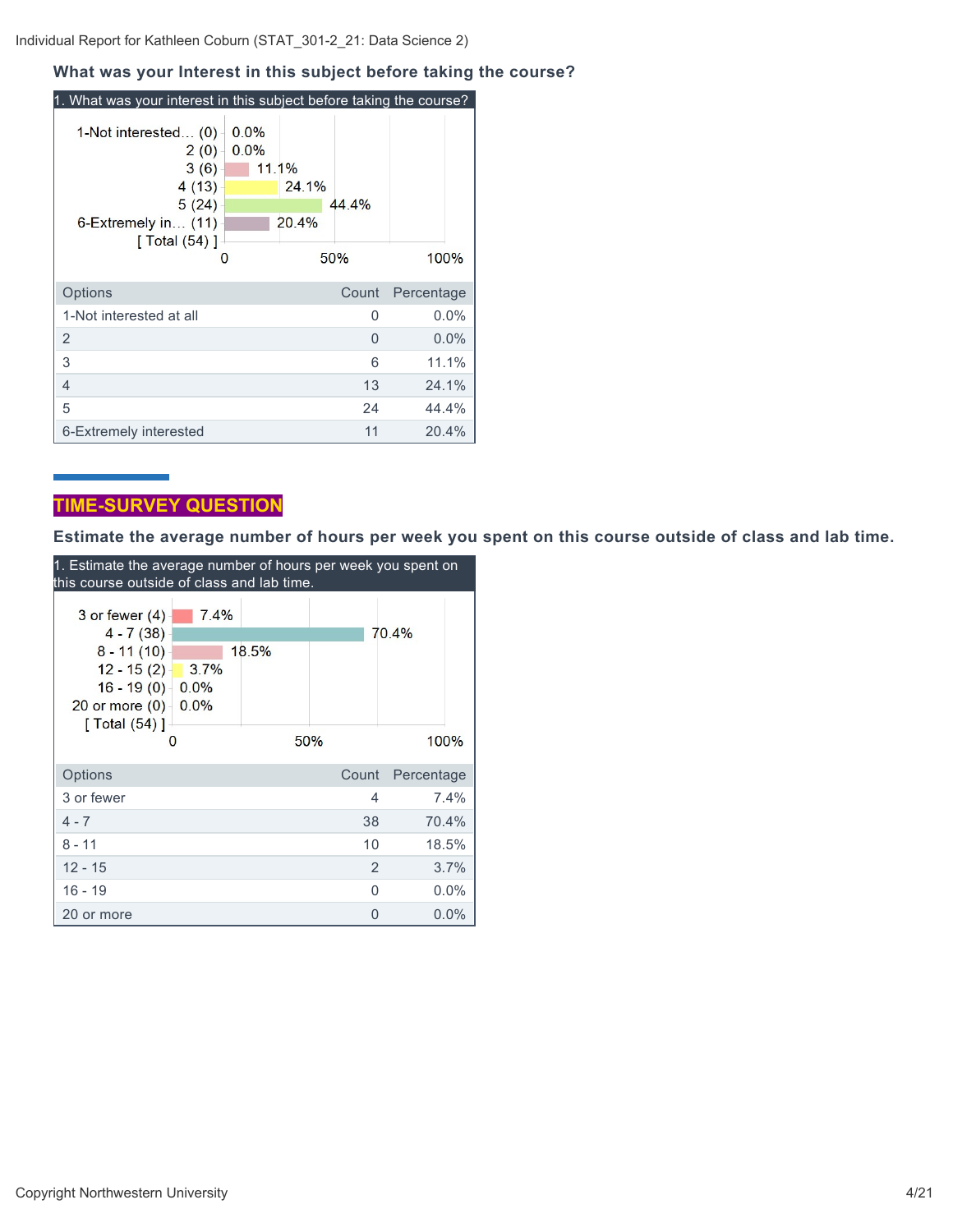## **COURSE QUESTIONS**

**Provide an overall rating of the course.**

| 1. Provide an overall rating of the course.                                                                                  |                |                |            |
|------------------------------------------------------------------------------------------------------------------------------|----------------|----------------|------------|
| 1-Very Low $(0)$<br>0.0%<br>1.9%<br>2(1)<br>$3(1)$ 1.9%<br>4(7)<br>13.5%<br>5(26)<br>6-Very High (17)<br>[ Total (52) ]<br>О | 32.7%<br>50%   | 50.0%          | 100%       |
| Options                                                                                                                      | Score          | Count          | Percentage |
| 1-Very Low                                                                                                                   | 1              | 0              | 0.0%       |
| $\overline{2}$                                                                                                               | $\overline{2}$ | 1              | 1.9%       |
| 3                                                                                                                            | 3              | 1              | 1.9%       |
| 4                                                                                                                            | 4              | $\overline{7}$ | 13.5%      |
| 5                                                                                                                            | 5              | 26             | 50.0%      |
| 6-Very High                                                                                                                  | 6              | 17             | 32.7%      |
| <b>Statistics</b>                                                                                                            |                |                | Value      |
| <b>Response Count</b>                                                                                                        |                |                | 52         |
| Mean                                                                                                                         |                |                | 5.10       |
| Median                                                                                                                       |                |                | 5.00       |
| <b>Standard Deviation</b>                                                                                                    |                |                | 0.85       |

## **Estimate how much you learned in the course.**

| 1. Estimate how much you learned in the course.                                             |                           |       |                |          |            |
|---------------------------------------------------------------------------------------------|---------------------------|-------|----------------|----------|------------|
| 1-Very Low $(0)$<br>2(1)<br>$3(0) -$<br>4(9)<br>5(18)<br>6-Very High (24)<br>[ Total (52) ] | 0.0%<br>1.9%<br>0.0%<br>O | 17.3% | 34.6%<br>50%   | 46.2%    | 100%       |
| Options                                                                                     |                           |       | Score          | Count    | Percentage |
| 1-Very Low                                                                                  |                           |       | 1              | 0        | 0.0%       |
| $\overline{2}$                                                                              |                           |       | $\overline{2}$ | 1        | 1.9%       |
| 3                                                                                           |                           |       | 3              | $\Omega$ | 0.0%       |
| $\overline{4}$                                                                              |                           |       | $\overline{4}$ | 9        | 17.3%      |
| 5                                                                                           |                           |       | 5              | 18       | 34.6%      |
| 6-Very High                                                                                 |                           |       | 6              | 24       | 46.2%      |
| <b>Statistics</b>                                                                           |                           |       |                |          | Value      |
| Response Count                                                                              |                           |       |                |          | 52         |
| Mean                                                                                        |                           |       |                |          | 5.23       |
| Median                                                                                      |                           |       |                |          | 5.00       |
| <b>Standard Deviation</b>                                                                   |                           |       |                |          | 0.88       |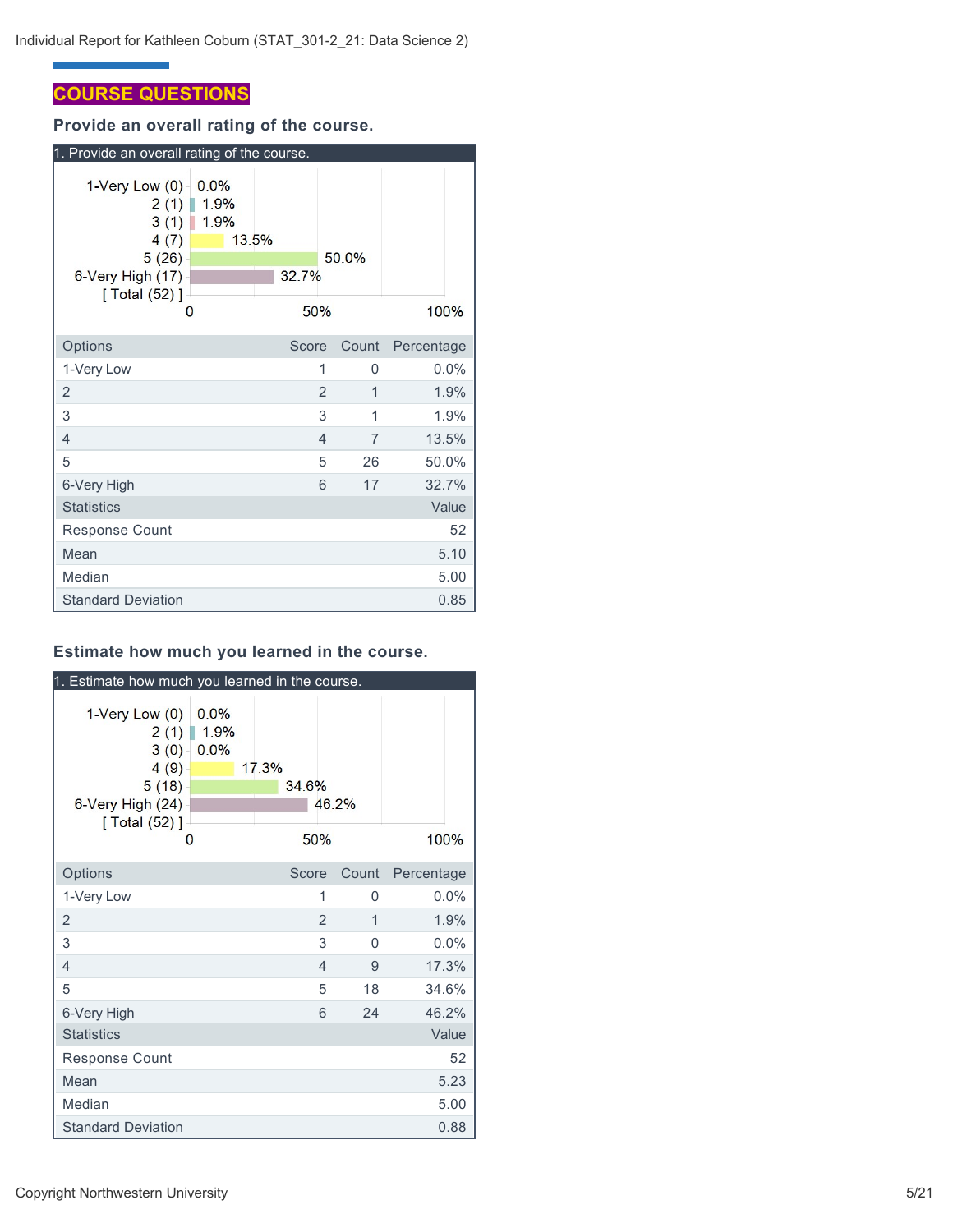## **Rate the effectiveness of the course in challenging you intellectually.**

| 1. Rate the effectiveness of the course in challenging you<br>intellectually.                                                 |                       |                          |            |  |
|-------------------------------------------------------------------------------------------------------------------------------|-----------------------|--------------------------|------------|--|
| 1-Very Low $(0)$<br>0.0%<br>1.9%<br>2(1)<br>7.7%<br>3(4)<br>13.5%<br>4(7)<br>5(17)<br>6-Very High (23)<br>[ Total (52) ]<br>0 | 32.7%<br>44.2%<br>50% |                          | 100%       |  |
| Options                                                                                                                       | Score                 | Count                    | Percentage |  |
| 1-Very Low                                                                                                                    | 1                     | 0                        | 0.0%       |  |
| $\overline{2}$                                                                                                                | 2                     | 1                        | 1.9%       |  |
| 3                                                                                                                             | 3                     | $\overline{\mathcal{A}}$ | 7.7%       |  |
| $\overline{4}$                                                                                                                | $\overline{4}$        | $\overline{7}$           | 13.5%      |  |
| 5                                                                                                                             | 5                     | 17                       | 32.7%      |  |
| 6-Very High                                                                                                                   | 6                     | 23                       | 44.2%      |  |
| <b>Statistics</b>                                                                                                             |                       |                          | Value      |  |
| <b>Response Count</b>                                                                                                         |                       |                          | 52         |  |
| Mean                                                                                                                          |                       |                          | 5.10       |  |
| Median                                                                                                                        |                       |                          | 5.00       |  |
| <b>Standard Deviation</b>                                                                                                     |                       |                          | 1.03       |  |

## **Rate the instructional materials (texts, audiovisual materials, etc.) used in this course.**

| 1. Rate the instructional materials (texts, audiovisual materials,<br>etc.) used in this course. |                              |                |                                  |            |
|--------------------------------------------------------------------------------------------------|------------------------------|----------------|----------------------------------|------------|
| 1-Very Low $(1)$<br>2(2)<br>3(5)<br>4(5)<br>5(19)<br>6-Very High (20)<br>[ Total (52) ]          | 1.9%<br>3.8%<br>9.6%<br>9.6% | 36.5%<br>38.5% |                                  |            |
| 0                                                                                                |                              | 50%            |                                  | 100%       |
| Options                                                                                          |                              | Score          | Count                            | Percentage |
| 1-Very Low                                                                                       |                              |                | 1<br>1                           | 1.9%       |
| $\overline{2}$                                                                                   |                              |                | $\overline{2}$<br>$\overline{2}$ | 3.8%       |
| 3                                                                                                |                              |                | 3<br>5                           | 9.6%       |
| $\overline{4}$                                                                                   |                              |                | $\overline{4}$<br>5              | 9.6%       |
| 5                                                                                                |                              |                | 5<br>19                          | 36.5%      |
| 6-Very High                                                                                      |                              |                | 6<br>20                          | 38.5%      |
| <b>Statistics</b>                                                                                |                              |                |                                  | Value      |
| <b>Response Count</b>                                                                            |                              |                |                                  | 52         |
| Mean                                                                                             |                              |                |                                  | 4.90       |
| Median                                                                                           |                              |                |                                  | 5.00       |
| <b>Standard Deviation</b>                                                                        |                              |                |                                  | 1.24       |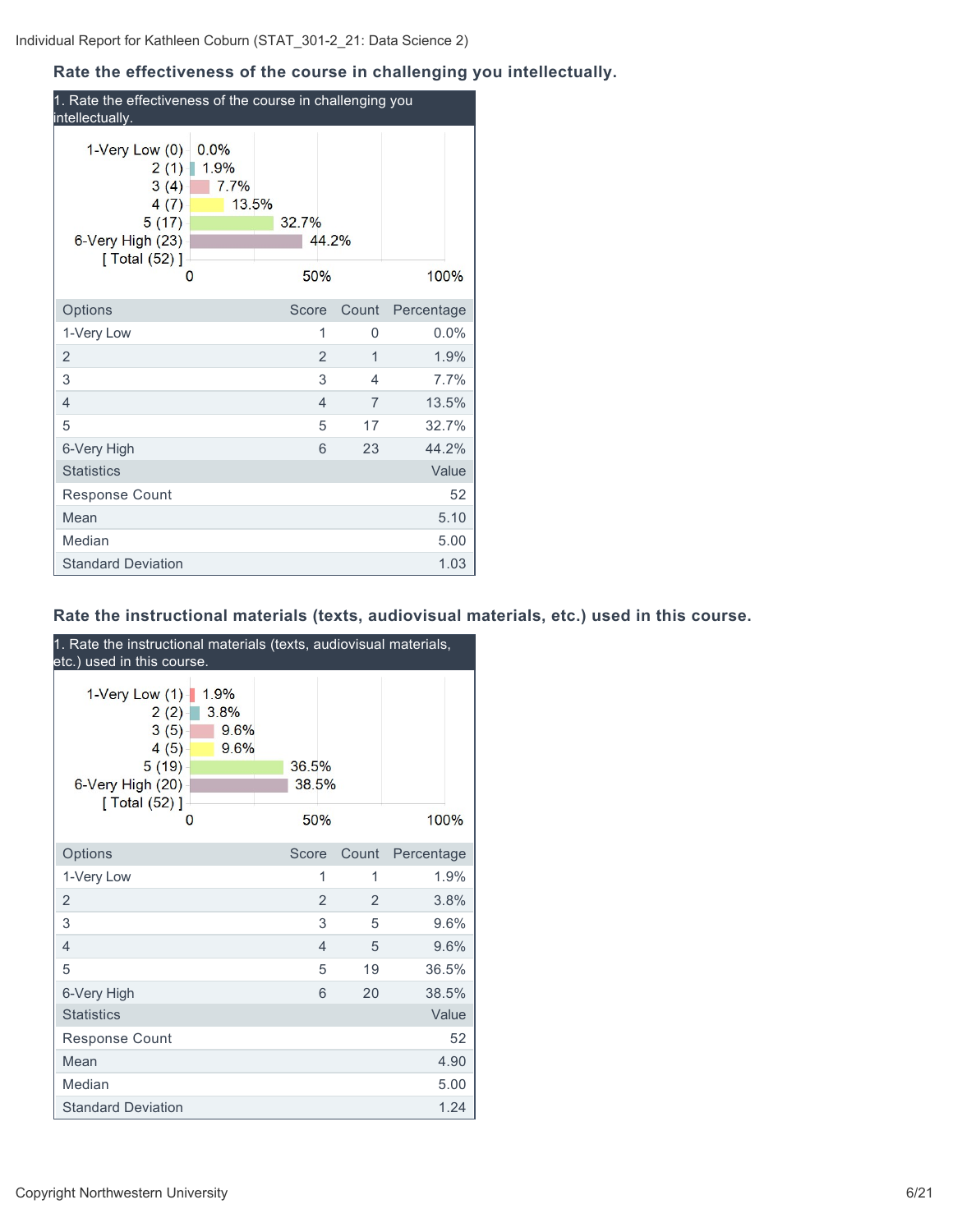## **Rate how well the organization of the course facilitated your learning.**

| 1. Rate how well the organization of the course facilitated your<br>learning.                         |                           |                       |                |       |            |       |
|-------------------------------------------------------------------------------------------------------|---------------------------|-----------------------|----------------|-------|------------|-------|
| 1-Very Low $(0)$<br>2(2)<br>3(2)<br>4(9)<br>5(16)<br>6-Very High (22)<br>$\lceil$ Total (51) $\rceil$ | 0.0%<br>3.9%<br>3.9%<br>0 | 17.6%<br>31.4%<br>50% | 43.1%          |       | 100%       |       |
| Options                                                                                               |                           | Score                 |                | Count | Percentage |       |
| 1-Very Low                                                                                            |                           |                       | 1              | 0     |            | 0.0%  |
| $\overline{2}$                                                                                        |                           |                       | $\overline{2}$ | 2     |            | 3.9%  |
| 3                                                                                                     |                           |                       | 3              | 2     |            | 3.9%  |
| 4                                                                                                     |                           |                       | $\overline{4}$ | 9     |            | 17.6% |
| 5                                                                                                     |                           |                       | 5              | 16    |            | 31.4% |
| 6-Very High                                                                                           |                           |                       | 6              | 22    |            | 43.1% |
| <b>Statistics</b>                                                                                     |                           |                       |                |       |            | Value |
| Response Count                                                                                        |                           |                       |                |       |            | 51    |
| Mean                                                                                                  |                           |                       |                |       |            | 5.06  |
| Median                                                                                                |                           |                       |                |       |            | 5.00  |
| <b>Standard Deviation</b>                                                                             |                           |                       |                |       |            | 1.07  |

## **Rate lab/discussion (if present) section's usefulness in learning and applying course material.**

| 1. Rate lab/discussion (if present) section's usefulness in learning<br>and applying course material. |                                               |                |                         |
|-------------------------------------------------------------------------------------------------------|-----------------------------------------------|----------------|-------------------------|
| 1-Very Low (0)<br>2(1)<br>3(1)<br>4(7)<br>5(11)<br>6-Very High (21)<br>[ Total $(41)$ ]<br>O          | 0.0%<br>2.4%<br>2.4%<br>17.1%<br>26.8%<br>50% | 51.2%          | 100%                    |
| Options                                                                                               | Score                                         | Count          | Percentage              |
| 1-Very Low                                                                                            |                                               | 1              | 0.0%<br>$\Omega$        |
| $\overline{2}$                                                                                        |                                               | $\overline{2}$ | 1<br>2.4%               |
| 3                                                                                                     |                                               | 3              | 1<br>2.4%               |
| $\overline{4}$                                                                                        |                                               | $\overline{4}$ | 17.1%<br>$\overline{7}$ |
| 5                                                                                                     |                                               | 5              | 26.8%<br>11             |
| 6-Very High                                                                                           |                                               | 6              | 51.2%<br>21             |
| <b>Statistics</b>                                                                                     |                                               |                | Value                   |
| <b>Response Count</b>                                                                                 |                                               |                | 41                      |
| Mean                                                                                                  |                                               |                | 5.22                    |
| Median                                                                                                |                                               |                | 6.00                    |
| <b>Standard Deviation</b>                                                                             |                                               |                | 0.99                    |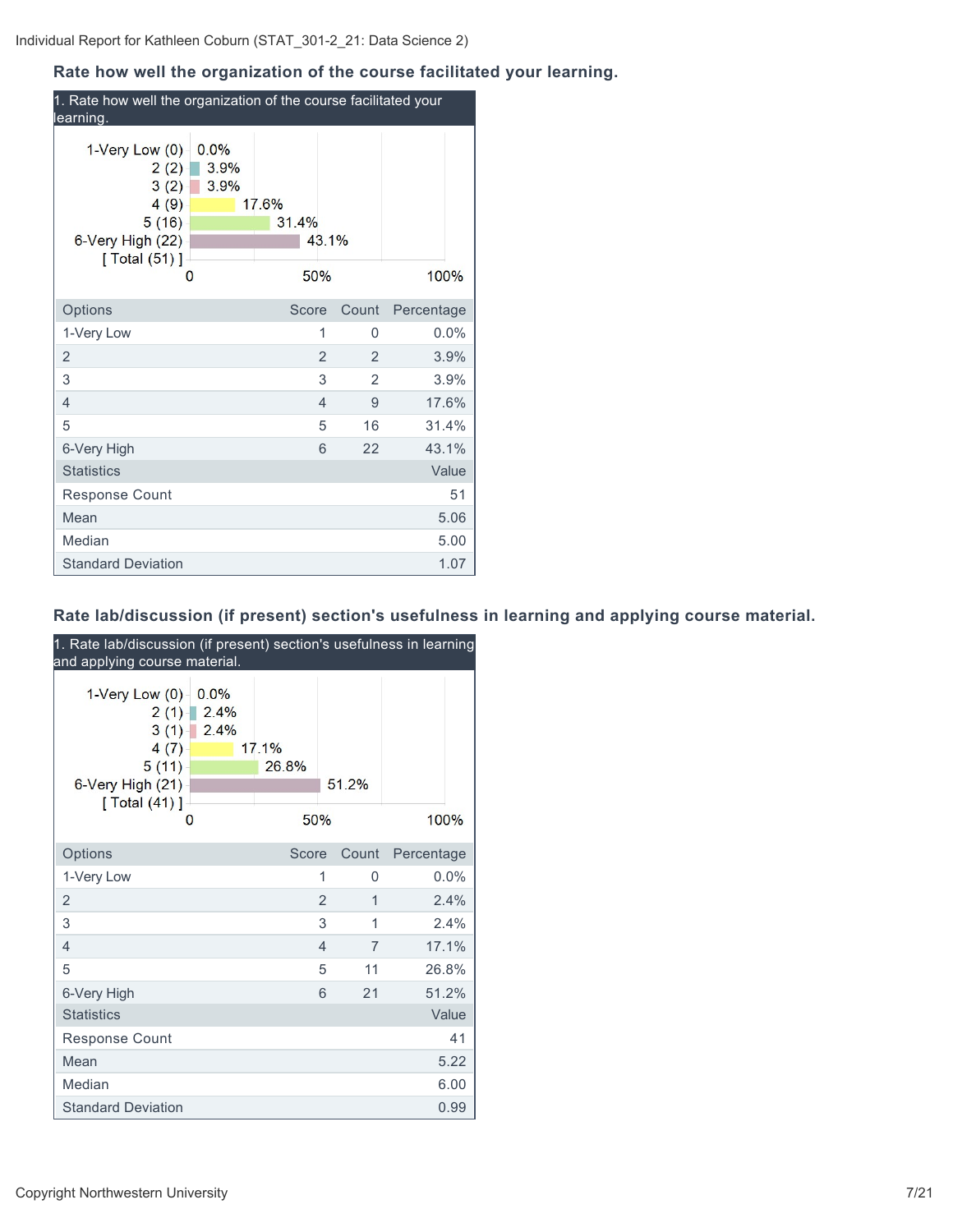## **INSTRUCTOR QUESTIONS**

**Provide an overall rating of the instruction.**

| 1. Provide an overall rating of the instruction.                                                                   |                              |              |                |                |            |         |
|--------------------------------------------------------------------------------------------------------------------|------------------------------|--------------|----------------|----------------|------------|---------|
| 1-Very Low (0)<br>$2(0) -$<br>$3(2) -$<br>4(4)<br>5(15)<br>6-Very High (30)<br>$\sqrt{$ Total (51) $\sqrt{ }$<br>0 | 0.0%<br>0.0%<br>3.9%<br>7.8% | 29.4%<br>50% |                | 58.8%          | 100%       |         |
| Options                                                                                                            |                              | Score        |                | Count          | Percentage |         |
| 1-Very Low                                                                                                         |                              |              | 1              | 0              |            | $0.0\%$ |
| 2                                                                                                                  |                              |              | $\overline{2}$ | 0              |            | 0.0%    |
| 3                                                                                                                  |                              |              | 3              | $\overline{2}$ |            | 3.9%    |
| 4                                                                                                                  |                              |              | $\overline{4}$ | 4              |            | 7.8%    |
| 5                                                                                                                  |                              |              | 5              | 15             | 29.4%      |         |
| 6-Very High                                                                                                        |                              |              | 6              | 30             | 58.8%      |         |
| <b>Statistics</b>                                                                                                  |                              |              |                |                |            | Value   |
| <b>Response Count</b>                                                                                              |                              |              |                |                |            | 51      |
| Mean                                                                                                               |                              |              |                |                |            | 5.43    |
| Median                                                                                                             |                              |              |                |                |            | 6.00    |
| <b>Standard Deviation</b>                                                                                          |                              |              |                |                |            | 0.81    |

## **Rate the effectiveness of the instructor in stimulating your interest in the subject.**

| 1. Rate the effectiveness of the instructor in stimulating your<br>interest in the subject.                        |                              |              |                |       |            |       |
|--------------------------------------------------------------------------------------------------------------------|------------------------------|--------------|----------------|-------|------------|-------|
| 1-Very Low (0)<br>$2(0) -$<br>$3(1) -$<br>4(5)<br>5(15)<br>6-Very High (30)<br>$\sqrt{$ Total (51) $\sqrt{ }$<br>0 | 0.0%<br>0.0%<br>2.0%<br>9.8% | 29.4%<br>50% |                | 58.8% | 100%       |       |
| Options                                                                                                            |                              | Score        |                | Count | Percentage |       |
| 1-Very Low                                                                                                         |                              |              | 1              | 0     |            | 0.0%  |
| $\overline{2}$                                                                                                     |                              |              | $\overline{2}$ | 0     |            | 0.0%  |
| 3                                                                                                                  |                              |              | 3              | 1     |            | 2.0%  |
| $\overline{4}$                                                                                                     |                              |              | $\overline{4}$ | 5     |            | 9.8%  |
| 5                                                                                                                  |                              |              | 5              | 15    | 29.4%      |       |
| 6-Very High                                                                                                        |                              |              | 6              | 30    | 58.8%      |       |
| <b>Statistics</b>                                                                                                  |                              |              |                |       |            | Value |
| Response Count                                                                                                     |                              |              |                |       |            | 51    |
| Mean                                                                                                               |                              |              |                |       |            | 5.45  |
| Median                                                                                                             |                              |              |                |       |            | 6.00  |
| <b>Standard Deviation</b>                                                                                          |                              |              |                |       |            | 0.76  |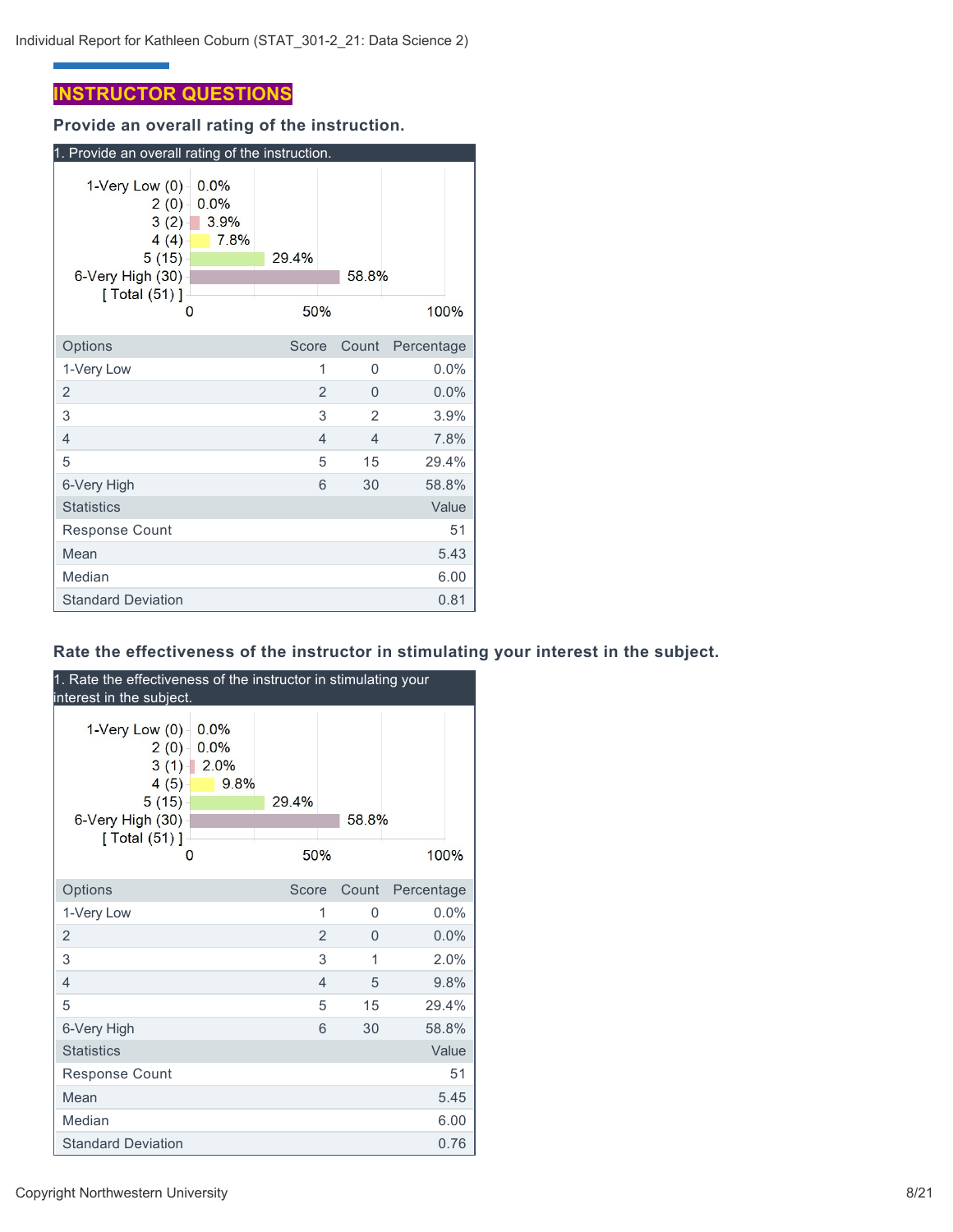## **Rate how well prepared the instructor was for the class.**

| 1. Rate how well prepared the instructor was for the class.                     |                                          |              |                |                |            |         |
|---------------------------------------------------------------------------------|------------------------------------------|--------------|----------------|----------------|------------|---------|
| 1-Very Low $(0)$<br>2(0)<br>4(4)<br>5(11)<br>6-Very High (35)<br>[ Total (51) ] | 0.0%<br>0.0%<br>$3(1)$ 2.0%<br>7.8%<br>0 | 21.6%<br>50% |                |                | 68.6%      | 100%    |
| Options                                                                         |                                          | Score        |                | Count          | Percentage |         |
| 1-Very Low                                                                      |                                          |              | 1              | 0              |            | $0.0\%$ |
| $\overline{2}$                                                                  |                                          |              | $\overline{2}$ | 0              |            | 0.0%    |
| 3                                                                               |                                          |              | 3              | 1              |            | 2.0%    |
| $\overline{4}$                                                                  |                                          |              | $\overline{4}$ | $\overline{4}$ |            | 7.8%    |
| 5                                                                               |                                          |              | 5              | 11             |            | 21.6%   |
| 6-Very High                                                                     |                                          |              | 6              | 35             |            | 68.6%   |
| <b>Statistics</b>                                                               |                                          |              |                |                |            | Value   |
| Response Count                                                                  |                                          |              |                |                |            | 51      |
| Mean                                                                            |                                          |              |                |                |            | 5.57    |
| Median                                                                          |                                          |              |                |                |            | 6.00    |
| <b>Standard Deviation</b>                                                       |                                          |              |                |                |            | 0.73    |

#### **Rate the effectiveness with which the instructor communicated course content and ideas.**

| 1. Rate the effectiveness with which the instructor communicated<br>course content and ideas.   |                              |              |                |       |               |
|-------------------------------------------------------------------------------------------------|------------------------------|--------------|----------------|-------|---------------|
| 1-Very Low $(0)$<br>2(0)<br>3(3)<br>$4(3) -$<br>5(9)<br>6-Very High (36)<br>[ Total (51) ]<br>0 | 0.0%<br>0.0%<br>5.9%<br>5.9% | 17.6%<br>50% |                |       | 70.6%<br>100% |
| Options                                                                                         |                              | Score        |                | Count | Percentage    |
| 1-Very Low                                                                                      |                              |              | 1              | 0     | 0.0%          |
| $\overline{2}$                                                                                  |                              |              | $\overline{2}$ | 0     | 0.0%          |
| 3                                                                                               |                              |              | 3              | 3     | 5.9%          |
| $\overline{4}$                                                                                  |                              |              | $\overline{4}$ | 3     | 5.9%          |
| 5                                                                                               |                              |              | 5              | 9     | 17.6%         |
| 6-Very High                                                                                     |                              |              | 6              | 36    | 70.6%         |
| <b>Statistics</b>                                                                               |                              |              |                |       | Value         |
| Response Count                                                                                  |                              |              |                |       | 51            |
| Mean                                                                                            |                              |              |                |       | 5.53          |
| Median                                                                                          |                              |              |                |       | 6.00          |
| <b>Standard Deviation</b>                                                                       |                              |              |                |       | 0.86          |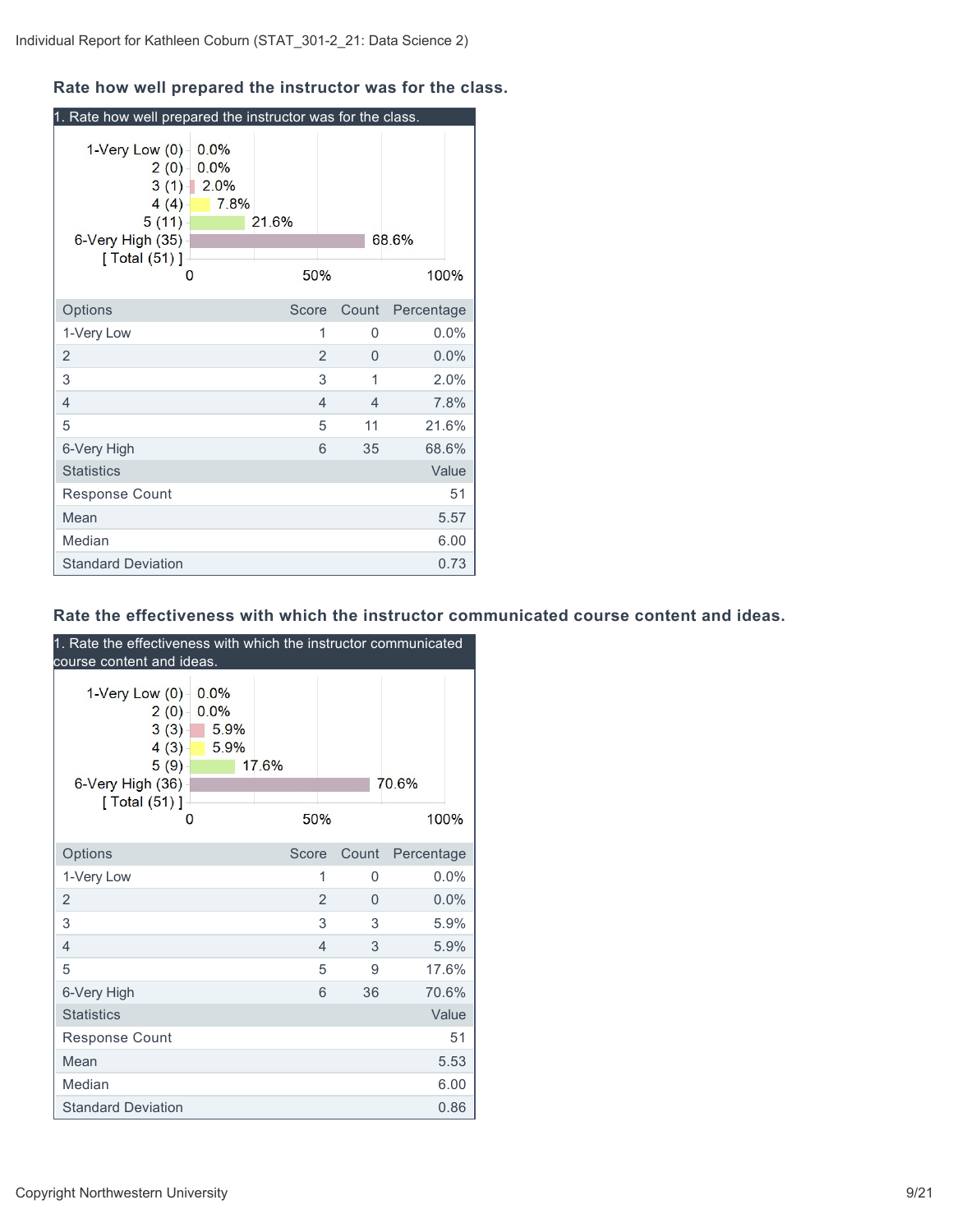#### **Rate the instructor's enthusiasm in teaching this class.**

| 1. Rate the instructor's enthusiasm in teaching this class.                                 |                                       |       |       |            |
|---------------------------------------------------------------------------------------------|---------------------------------------|-------|-------|------------|
| 1-Very Low (0)<br>$2(0) -$<br>3(1)<br>4(0)<br>5(6)<br>6-Very High (44)<br>[Total (51)]<br>0 | 0.0%<br>0.0%<br>2.0%<br>0.0%<br>11.8% | 50%   | 86.3% | 100%       |
| Options                                                                                     |                                       | Score | Count | Percentage |
| 1-Very Low                                                                                  |                                       | 1     | 0     | $0.0\%$    |
| 2                                                                                           |                                       | 2     | 0     | 0.0%       |
| 3                                                                                           |                                       | 3     | 1     | 2.0%       |
| 4                                                                                           |                                       | 4     | 0     | 0.0%       |
| 5                                                                                           |                                       | 5     | 6     | 11.8%      |
| 6-Very High                                                                                 |                                       | 6     | 44    | 86.3%      |
| <b>Statistics</b>                                                                           |                                       |       |       | Value      |
| <b>Response Count</b>                                                                       |                                       |       |       | 51         |
| Mean                                                                                        |                                       |       |       | 5.82       |
| Median                                                                                      |                                       |       |       | 6.00       |
| <b>Standard Deviation</b>                                                                   |                                       |       |       | 0.52       |

## **Rate how well the instructor answered students' questions inside and outside the classroom.**

| 1. Rate how well the instructor answered students' questions<br>inside and outside the classroom. |                                            |       |     |                |            |       |
|---------------------------------------------------------------------------------------------------|--------------------------------------------|-------|-----|----------------|------------|-------|
| 1-Very Low (0)<br>2(0)<br>3(1)<br>4(4)<br>5(6)<br>6-Very High (39)<br>[ Total (50) ]              | 0.0%<br>0.0%<br>2.0%<br>8.0%<br>12.0%<br>0 |       | 50% |                | 78.0%      | 100%  |
| Options                                                                                           |                                            | Score |     | Count          | Percentage |       |
| 1-Very Low                                                                                        |                                            |       | 1   | 0              |            | 0.0%  |
| 2                                                                                                 |                                            |       | 2   | $\Omega$       |            | 0.0%  |
| 3                                                                                                 |                                            |       | 3   | 1              |            | 2.0%  |
| $\overline{4}$                                                                                    |                                            |       | 4   | $\overline{4}$ |            | 8.0%  |
| 5                                                                                                 |                                            |       | 5   | 6              |            | 12.0% |
| 6-Very High                                                                                       |                                            |       | 6   | 39             |            | 78.0% |
| <b>Statistics</b>                                                                                 |                                            |       |     |                |            | Value |
| <b>Response Count</b>                                                                             |                                            |       |     |                |            | 50    |
| Mean                                                                                              |                                            |       |     |                |            | 5.66  |
| Median                                                                                            |                                            |       |     |                |            | 6.00  |
| <b>Standard Deviation</b>                                                                         |                                            |       |     |                |            | 0.72  |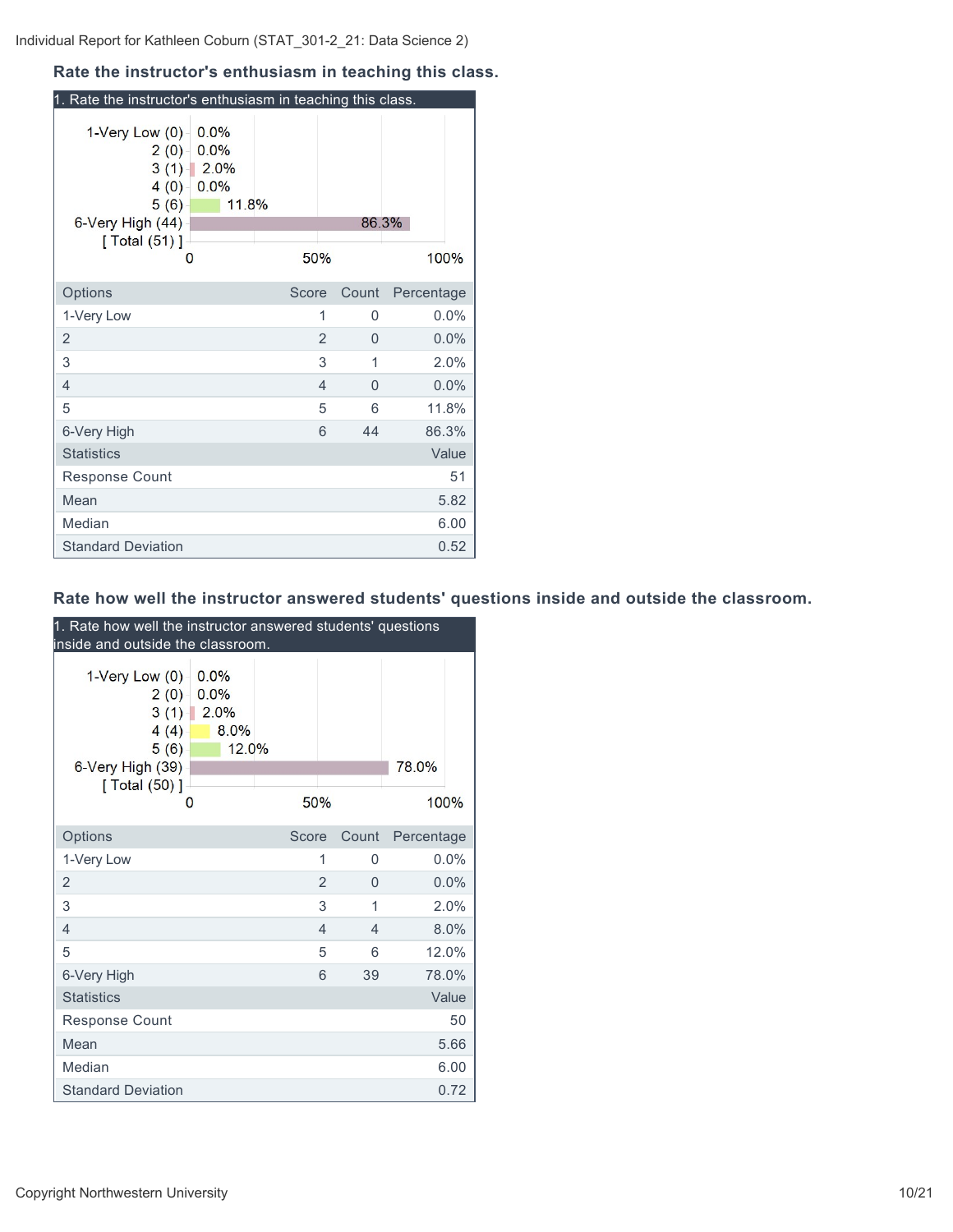## **Rate how well the instructor displayed interest in students' learning and needs.**

| 1. Rate how well the instructor displayed interest in students'<br>learning and needs.                                            |              |                     |            |       |
|-----------------------------------------------------------------------------------------------------------------------------------|--------------|---------------------|------------|-------|
| $1$ -Very Low $(0)$<br>0.0%<br>0.0%<br>2(0)<br>$3(1)$ 2.0%<br>$4(2) -$<br>3.9%<br>5(8)<br>6-Very High (40)<br>[ Total (51) ]<br>0 | 15.7%<br>50% |                     | 78.4%      | 100%  |
| Options                                                                                                                           | Score        | Count               | Percentage |       |
| 1-Very Low                                                                                                                        |              | 1<br>0              |            | 0.0%  |
| 2                                                                                                                                 |              | $\overline{2}$<br>0 |            | 0.0%  |
| 3                                                                                                                                 |              | 3<br>1              |            | 2.0%  |
| 4                                                                                                                                 |              | $\overline{2}$<br>4 |            | 3.9%  |
| 5                                                                                                                                 |              | 5<br>8              |            | 15.7% |
| 6-Very High                                                                                                                       |              | 6<br>40             |            | 78.4% |
| <b>Statistics</b>                                                                                                                 |              |                     |            | Value |
| <b>Response Count</b>                                                                                                             |              |                     |            | 51    |
| Mean                                                                                                                              |              |                     |            | 5.71  |
| Median                                                                                                                            |              |                     |            | 6.00  |
| <b>Standard Deviation</b>                                                                                                         |              |                     |            | 0.64  |

### **The instructor was well organized for each class.**

| 1. The instructor was well organized for each class.                                  |                                   |              |                |                |               |
|---------------------------------------------------------------------------------------|-----------------------------------|--------------|----------------|----------------|---------------|
| 1-Very Low (1)<br>2(1)<br>3(1)<br>4(2)<br>5(12)<br>6-Very High (34)<br>[ Total (51) ] | 2.0%<br>2.0%<br>2.0%<br>3.9%<br>0 | 23.5%<br>50% |                |                | 66.7%<br>100% |
| Options                                                                               |                                   | Score        |                | Count          | Percentage    |
| 1-Very Low                                                                            |                                   |              | 1              | 1              | 2.0%          |
| 2                                                                                     |                                   |              | $\overline{2}$ | 1              | 2.0%          |
| 3                                                                                     |                                   |              | 3              | 1              | 2.0%          |
| $\overline{4}$                                                                        |                                   |              | $\overline{4}$ | $\overline{2}$ | 3.9%          |
| 5                                                                                     |                                   |              | 5              | 12             | 23.5%         |
| 6-Very High                                                                           |                                   |              | 6              | 34             | 66.7%         |
| <b>Statistics</b>                                                                     |                                   |              |                |                | Value         |
| <b>Response Count</b>                                                                 |                                   |              |                |                | 51            |
| Mean                                                                                  |                                   |              |                |                | 5.45          |
| Median                                                                                |                                   |              |                |                | 6.00          |
| <b>Standard Deviation</b>                                                             |                                   |              |                |                | 1.05          |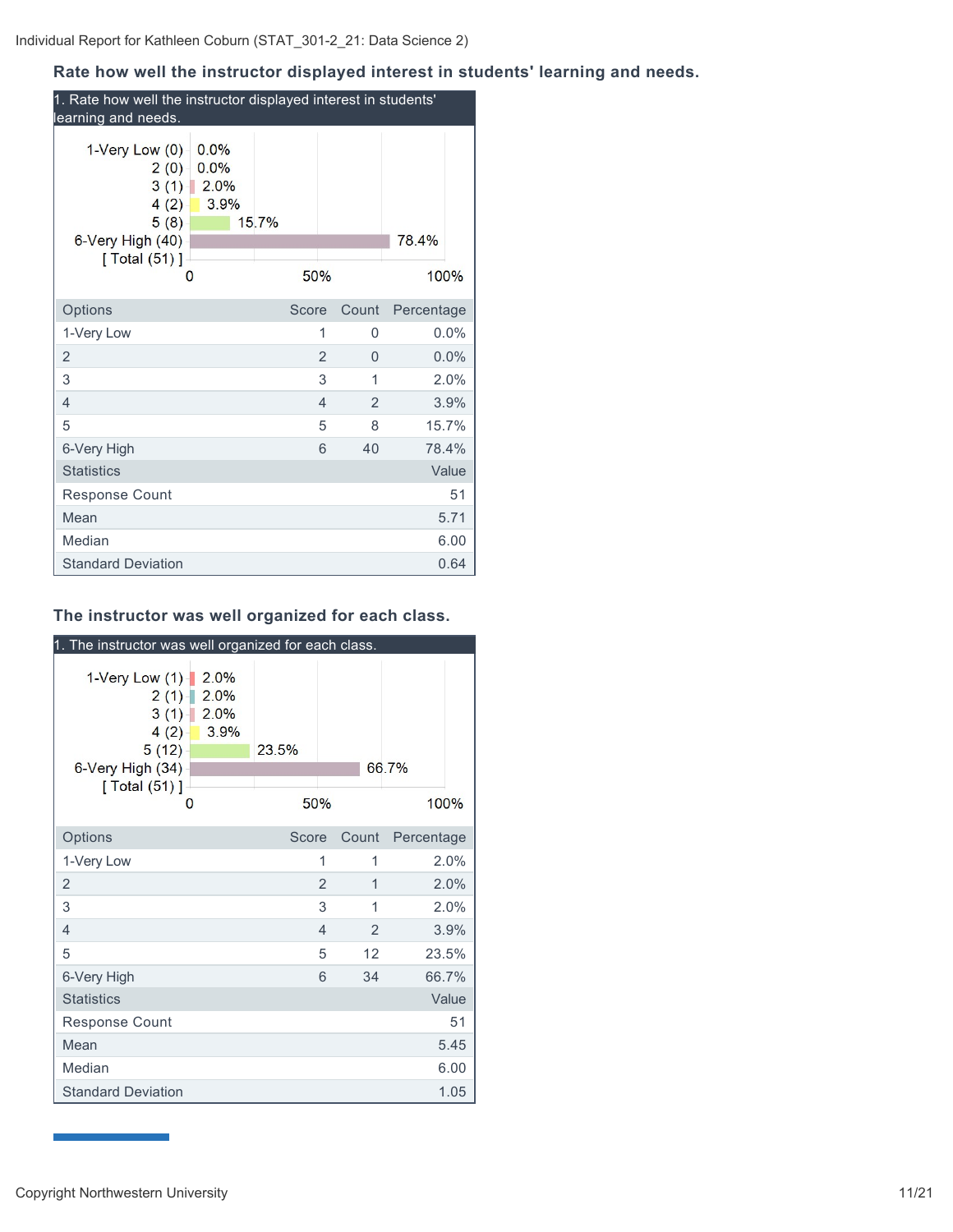**OPEN-ENDED QUESTIONS**

**Did the course help you learn? Why or why not?**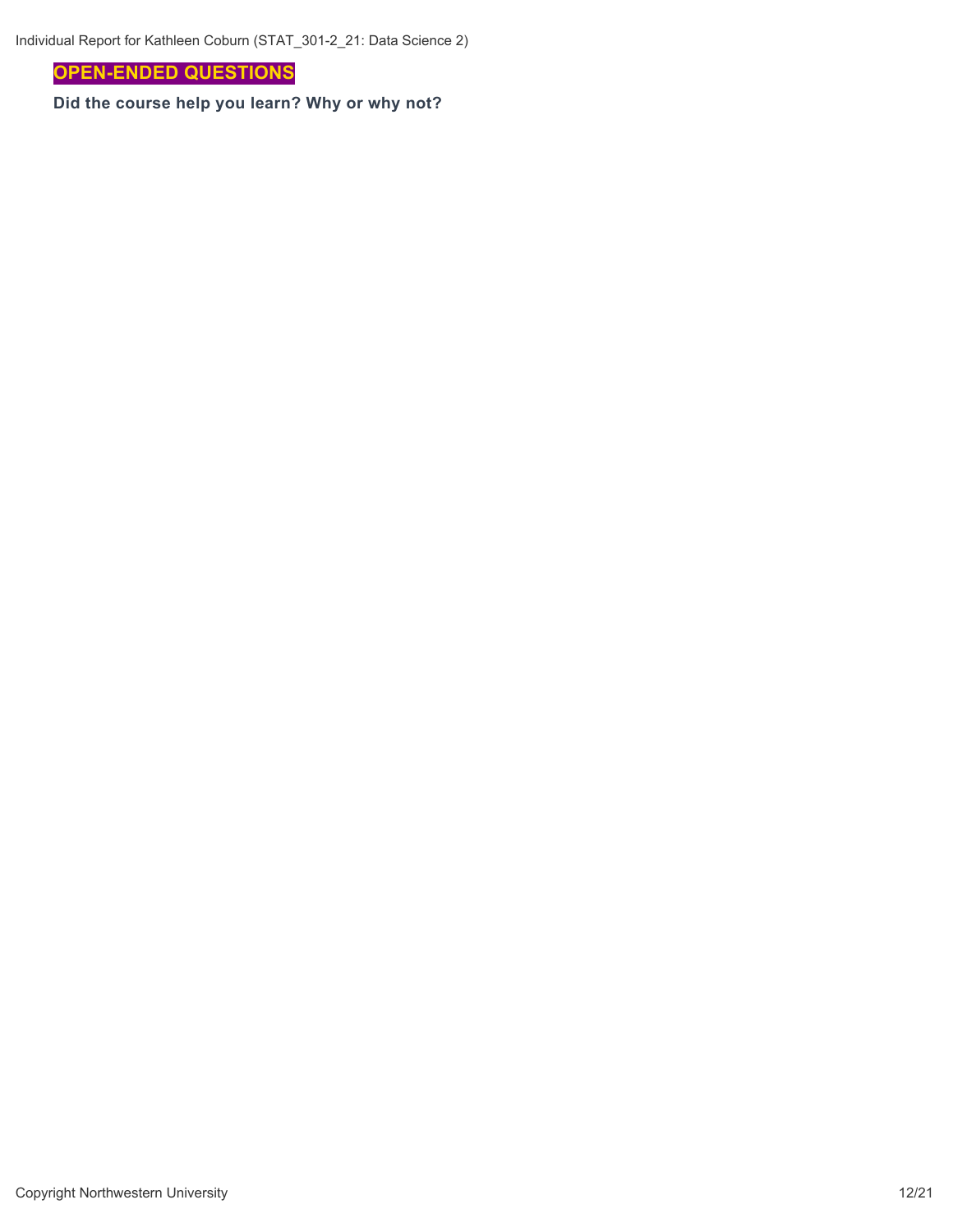#### **Comments**

Yes, Coburn did a great job.

Was not a big fan of the flipped classroom, still not the biggest fan, but I'm glad it's less true this quarter.

I learned a lot of modeling, tuning, and performance metrics. Also got more familiar with R

This course was moderately effective in helping me learn. Professors are great. Helpful and easy to work with. The struggles we're having are not their fault. This class NEEDS TO BE IN PERSON THOUGH. NU needs to get students back in the classroom. This is beyond ridiculous now.

Yes! I feel even more comfortable with R than last quarter. I also definitely gained a good, base–level understanding of multiple kinds of statistical models.

I really wish that groups were made to have to work in. I feel the online learning is very isolating and the groups give you a smaller direct community to work with during the quarter. It was very frustrating that making these groups wasn't a priority and more so an after thought.

Absolutely taught me how to effectively use R to model stuff. Super interesting to learn about.

Lots of resources and lots of availability to ask questions both in class and in office hours.

Yes there was so much to learn and it really was great.

yes – i had little exposure to the material before

It was a great course!! I would say the only thing was, I didn't get much from the lecture portion of class because honestly I was always 2–3 weeks behind and so was working on something different, and unfortunately usually just didn't have enough time to go back and watch recordings. But hey I enjoyed class anyway and everybody else seemed to get stuff out of that part.

I now know how to use tidymodels to model a set a data.

This course did a great job at helping me learn more about statistical concepts that I had been briefly introduced to in previous coursework. This course also did a great job of teaching me how to apply different machine learning techniques that I'm already finding ways to apply to my own research and manuscripts.

Yes, I have a better understanding of data science models.

The professor and TAs really want to motivate you to learn, and I felt that their teaching style was extremely helpful and informative.

No, I think that the online format of this class really hindered my learning. While I would have had the opportunity to work with others and ask questions directly to the professor if we were in person, only a few people generally dominate the conversation online. I end up working alone, getting confused, and putting off doing the work as a result.

the homework was extremely helpful but lab/lecture i barely paid attention to. it was hard to feel like there was structure (although some lectures where we went over slides were helpful) and mostly felt like an opportunity for students to ask questions. glad there were changes since last quarter where it was entirely slide/lecture–less but not as structured as i would've liked.

Yes. The lectures and labs were the best tools for learning, as was the final project. The book and reading checks were less helpful. If the book was better, I think the reading checks could have been a great tool. I think I mostly felt unclear every time I did a reading check until I heard the lecture on the topic the following day.

I learned more this quarter than fall quarter because of the focus on modeling and how each week built on the previous week's material. Now, my research lab, I was able to propose a predictive model for the project I am working on, and the lab team was amazed by the idea. Couldn't have done it without this class.

it was a good mix of discussing theory and application of statistical models. I could read about the coding component in the online textbook and get an explanation of the theory behind it in class.

I felt that I learned a lot about data modeling, especially because I knew hardly anything about the topic going into the course.

Yes, I really liked how we also got powerpoints this quarter to learn about the concepts

Yes, there was a lot of material that we went over and the labs were put in place to encourage us to practice. However, I felt that it would have been helpful to have more lecture time (which was implemented to an extent near the latter half of the quarter which I greatly appreciated) because I am really against flipped classroom structures for a class this challenging – we are essentially teaching ourselves with the textbook and have limited time in class to fill a lot of those gaps. and also it would have been helpful to go a bit slower – I felt so rushed that I didn't retain as much as I would have if I had some more time to understand and process the content.

Yes.

The textbook was horrible. I learned nothing about statistical methods for DS. I wish the book was more theoretical. The textbook also assumed a lot of prior knowledge; I think there needs to be supplemental readings.

Helped a lot because it was ideal

The course really expanded my analytical thinking skills!

yes. the professor was helpful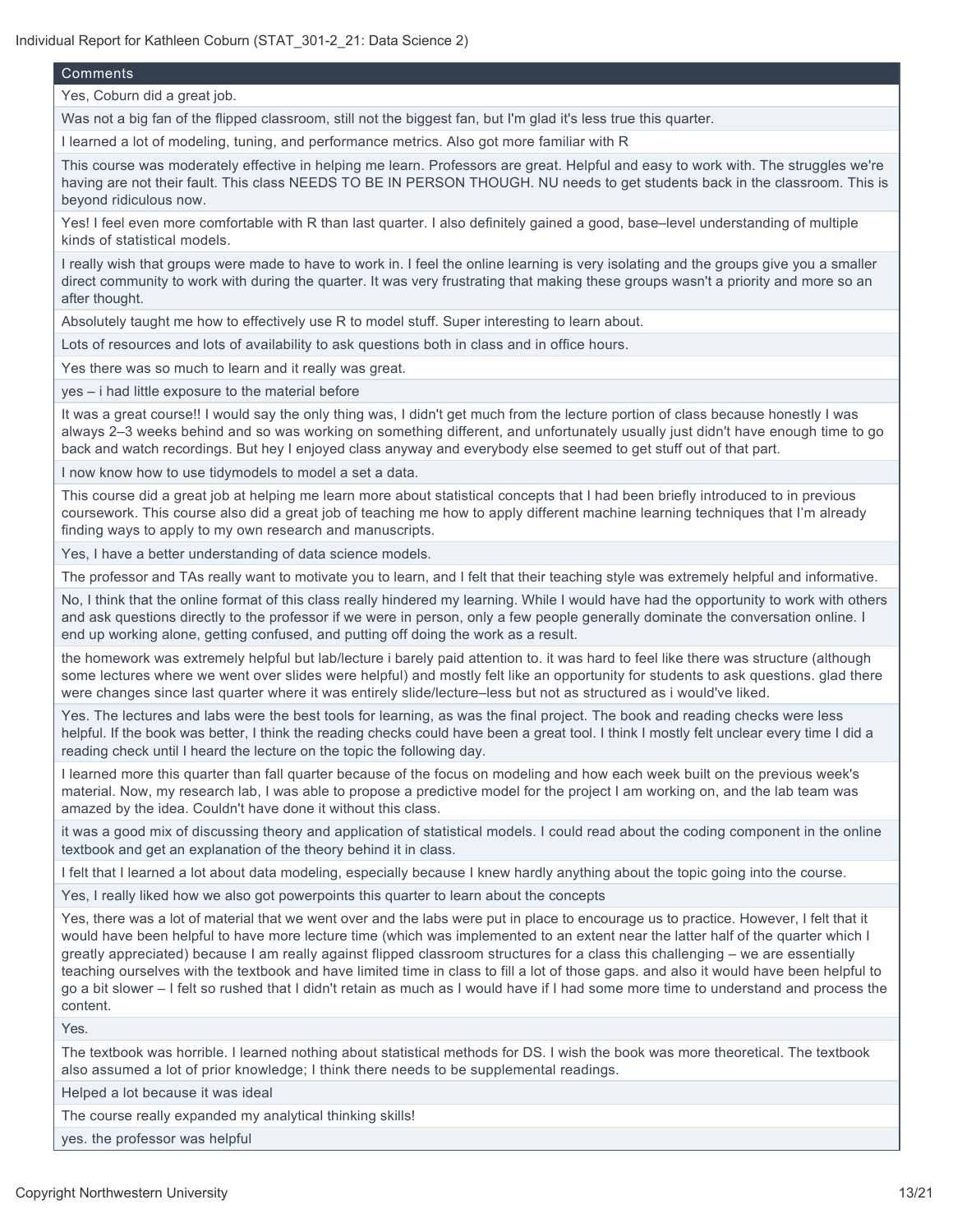#### **Please summarize your reaction to this course focusing on the aspects that were most important to you.**

#### Comments

Learning how this can be implemented in the real world

You know the drill. Not a big fan of the new reading check format (I think I actually learned less from the reading checks this quarter) but a big fan of the mini lectures now.

I had no idea what I was getting myself into for this course, but now I have a really good sense of what a model is used for and how I can make my own. I'm proud of it!

This was a good succession to the previous quarter. I thought the coding became much easier as I got more familiar with R, but there are some more challenging and abstract concepts in this class. The final project was also quite manageable if you start early and understand things covered in the labs

Good class. Modeling is difficult though. Be prepared to put in work.

Good class! Easy to do well if you just do your work.

A truly amazing course. The instructional team for data science is amazing. They are so dedicated to helping students learn. I liked the structure of this second course in the data science sequence almost better then the first course in the sequence. Having lecture time, where Dr. Coburn would go through power–point slides reviewing content from the book and explaining a "model of the day" was really helpful. And I thought the labs were awesome: they helped me better understand the code from the book and really cemented the modeling process in my mind.

After the first course in this sequence I thought I was doomed because I practically copied all the answers from online for each of the labs. I thought this course would build on that but that was not the case. While the first course gives you a brief background on many elements of R, it is important to know that you do not directly build on any of it. It is more so just an intro. We often worked on the labs together in class which is definitely helpful but we often got a little sidetracked and ran out of time because we'd spend the first 30 minutes not really doing anything, then the next 30 reviewing the reading and then start the lab with like 15 minutes left.

Second class in the Data Science sequence, focused on modeling using the tidymodels R packages. Nothing too too difficult, although running a model can take a really long time, so make sure that you plan out your work so that if you need to run a model for 2 or more hours, you can do it and still get your assignment in on time

Solid course. Kuyper and Coburn are both really nice and have lots of availability to help you throughout the course. Kuyper literally held office hours almost every single day leading up to finals week.

This is the only data science class that actually matters because the stuff you learn is applicable. Try to take this class with Professor Coburn because she will make sure you learn it and the class was great.

it is a continuation of the sequence

This class is a hands–on bootcamp on "how to Tidymodels" with fundamentals on modeling sprinkled in. The labs function as tutorial but what the final project is what really showed how useful the package is. There are still a lot of moving parts in the class, which can make it hard to keep track of. Labs and reading quizzes can feel tedious.

This course was great! I learned about multiple predictive models that are already finding ways to be integrated in my research.

A lot of this class is kind of just mindless coding on labs and reading checks. You definitely learn how to create, run, and evaluate different models in R though. The final project is cooler because you get to choose your own data, so the findings are actually interesting.

I really liked the fact that there were slides this quarter, because I felt like I was actually learning something in class rather than figuring it out for myself on my own. The textbook wasn't really super helpful to read until after lecture. Prof. Coburn is amazing though!

Katie is such a kind and sincere professor. I liked the layout of this class much more than the previous data science class since they started to use slides and reteach some of topics in the textbook. They also spent some of the classtime going over the labs, which I thought was extremely helpful.

Kind of a lot of work, would be much better in person.

This is a good class and it's easier than Data Science 1. Just don't procrastinate the final project and don't be afraid to ask for help

coburn is really personable and makes data science feel accessible to ppl who might be apprehensive. however, this class during covid is just especially easy to tune out of during lecture / class. the only thing that made it feel like there was structure were the weekly labs.

This course was an introduction to tidymodels in R, which allows the user to compare predictive models in a streamlined manner. This course was also an introduction to different types of predictive models. As a graduate student in the social sciences, I may not be using tidymodels a lot for my own work (as I have learned about packages that handle predictive modeling for problems in my field), but I appreciated learning about different types of predictive models and how they work, the differences between inference and prediction, and the challenges of using these models with real data.

I did not learn much in this format. The reading checks did not assess if we actually learned. I felt like there were no assignments that tested my understanding of the material.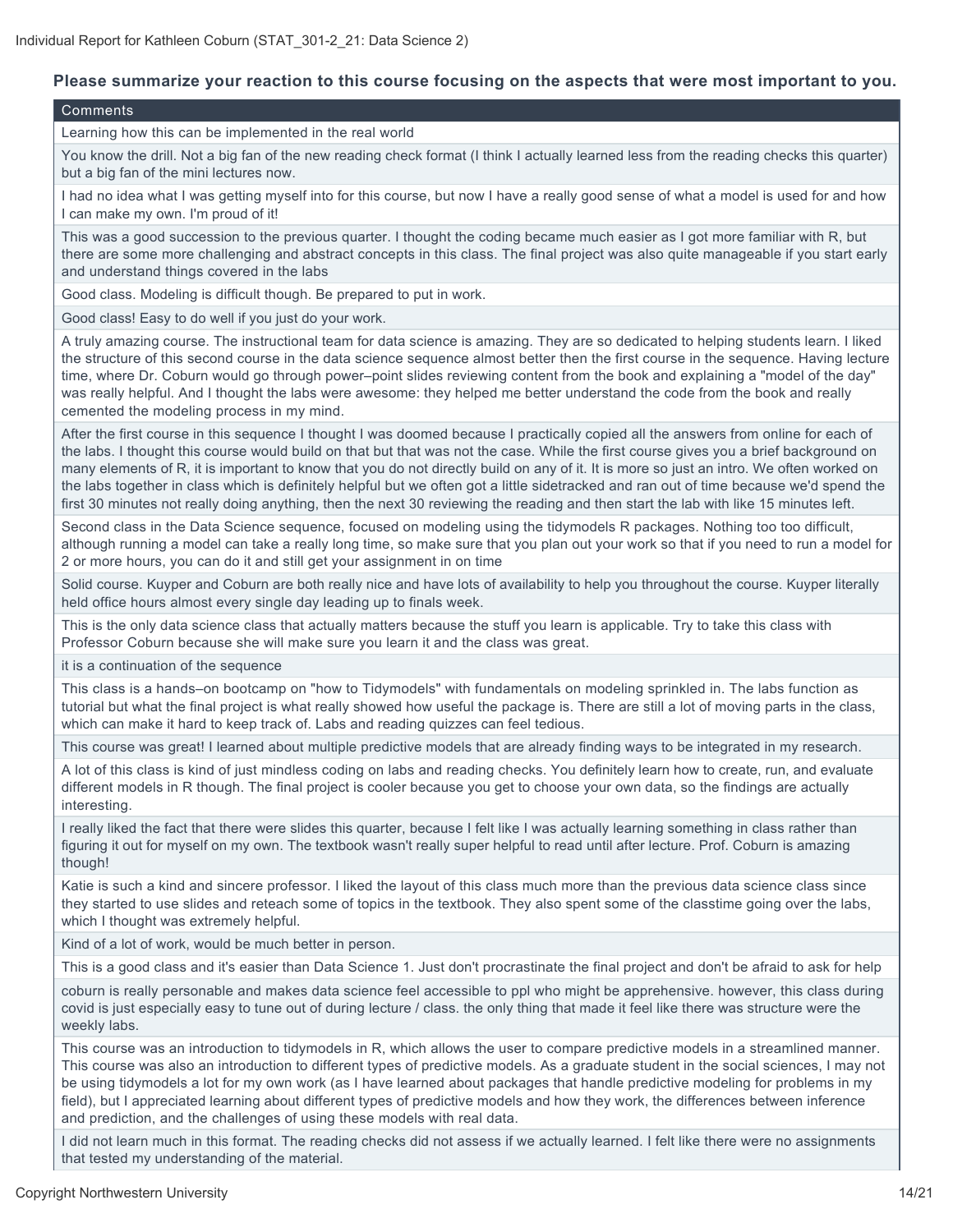#### Comments

easy A class. I liked this course more than 301–1 because there's a focus only on modeling, so you learn a lot about it. Also, working on the labs in class helped me learn the concepts more clearly and made the final project much more manageable.

I was sort of interested about coding before starting the course, but the data science classes have been my favorite classes at Northwestern. Having weekly labs and discussing them in class and on campuswire helped me understand everything.

As an overview of the course: we received a chapter to read every class, for which we had to write the code from the chapter and submit it as part of a reading check. There would be one lab a week. The class was no longer a flipped classroom model for this quarter; instead, Coburn had a "model of the day," provided an overview of the chapter, and answered questions. This would generally take up the entire class, without having a chance to go into breakout rooms. Given that it's an online quarter, and breakout rooms are dead for the most part, I didn't mind. Coburn is a good lecturer, though sometimes we get caught up in small details. Additionally, the textbook reading is too advanced at times for minors to understand, but since there are no tests, only projects, it's not that important to understand every detail.

Class time was fairly useful in completing the labs. I thought that the labs were improved from last quarter's labs — since they wrote them themselves, it was more applicable to what they expected on the final project.

This course is honestly super helpful and I really appreciate how responsive the instructors are!

Katie is such a wonderful professor – possibly my favorite professor at Northwestern because she is always open to questions and has never expressed impatience or annoyance despite us having a lot of questions. Because she is never judgmental, it really encourages students to ask their questions and feel more confident. I felt that it would have been helpful to have more lecture time (which was implemented to an extent near the latter half of the quarter which I greatly appreciated) because I am really against flipped classroom structures for a class this challenging – we are essentially teaching ourselves with the textbook and have limited time in class to fill a lot of those gaps. Also, it would have been helpful to go a bit slower – I felt so rushed that I didn't retain as much as I would have if I had some more time to understand and process the content. Maybe for the students who are more advanced in stats / coding that wasn't a problem, but for others in the class, it can be. I also think that the RCs didn't really help me to learn because the textbook was so difficult that I couldn't understand the concepts anyway, and that would result in me spending hours and hours trying and failing to follow along with the textbook.

STAT 301–2 is definitely improved both from organizing structure and lab content. Professor Coburn will use slides to teach us textbook materials and it is pretty helpful. She also spends time to guide us how to write labs which is pretty helpful. It doesn't have breakout session times which are super awkward and a waste of time.

Katie is so nice, and generally good at answering questions. The campuswire is so active all the time and it's great! Class instruction was actually pretty good— much better than the useless textbook. I absolutely disliked the textbook we used in class as a lot of the information was centered around R. I think the content should be more theoretical because I did not understand a lot of the material. I would definitely recommend reading the suplemental textbook if you are serious about your trade. I think it is important to know about the various ML algorithms/models. I am glad I took an ML class before taking this. Easy class tho; you might just be lost all of the time, and it seems like it is okay to not know about the theory behind these models.

Similar to the first Data Science course in the sequence. More weight was given to the final project compared to the labs. The reading checks included going through the textbook and commenting on the code there. The content was primarily about predictive modeling. Labs were largely done in class.

Coburn and Kuyper are the best. They run the data science minor really well, and if you pay attention and work on the labs throughout the week, you'll do great. The class uses Campuswire for continuous class discussions and questions, which is really helpful. Overall, I'm really impressed with the sequence so far.

tangible and relevant material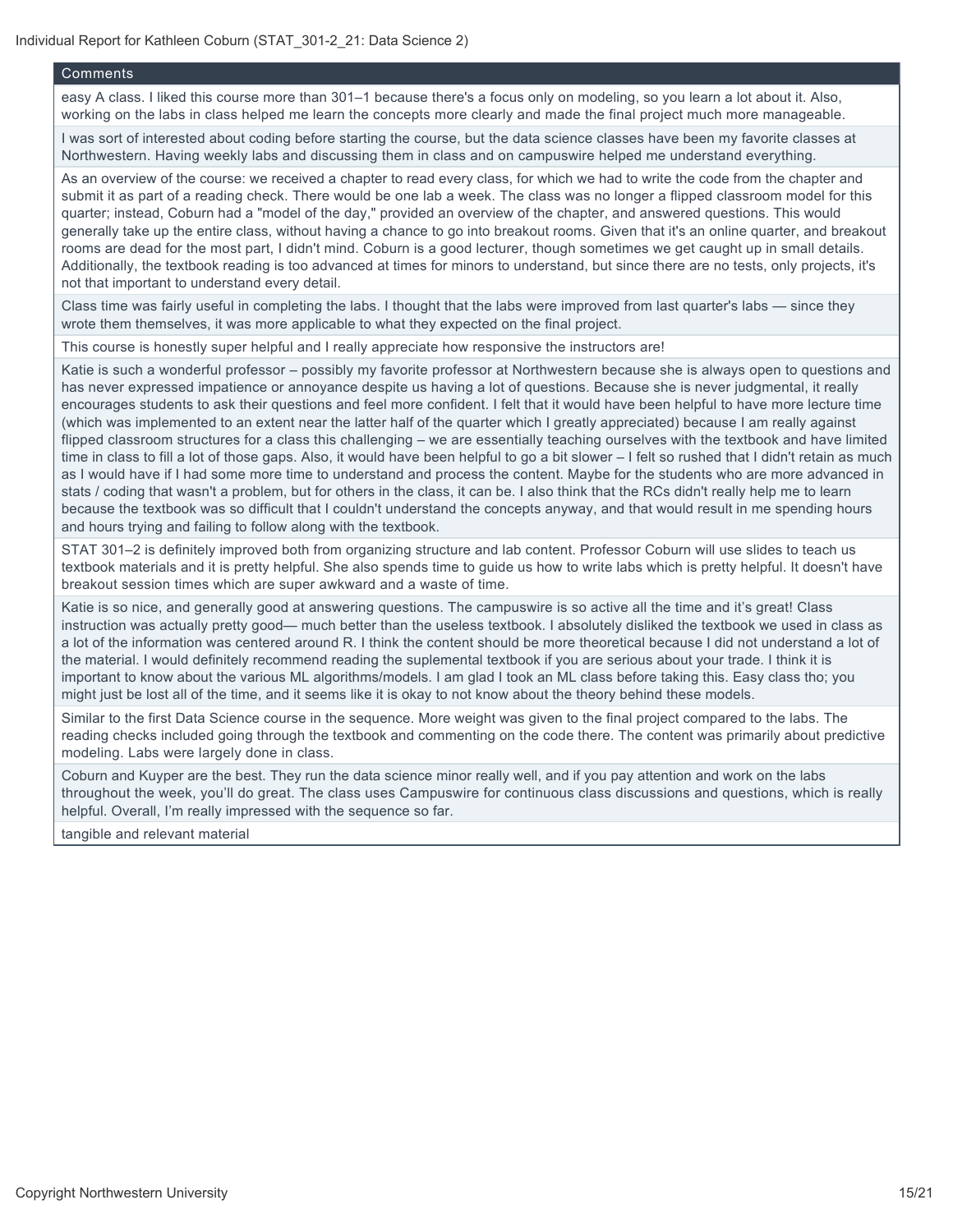## **What are the primary teaching strengths of the instructor?**

#### **Comments**

Dedicated to her students

Having Maggie around, obviously. But also understanding where we're coming from and being very eager to help us.

Being very active on CampusWire and providing broad overviews when she sensed the class was not understanding a topic.

So ready and willing to answer questions. She's kind and approachable as well. Lots of different levels of students in the class in terms of their coding abilities, and Katie makes sure they all feel comfortable asking for help.

Dr. Coburn is amazing!! She's so helpful and responsive to any and all questions students have about course content and assignments. She's always very prepared, and is great at explaining concepts and code in a way that is easy to understand. She creates a really fun, relaxed, and welcoming environment in class, and I truly look forward to class every week.

Making the course fun and having a sense of humor.

Knows her stuff and super willing to help students with problems.

Great person, nice, available, understanding.

She provides great instruction and is super informative.

Very helpful in answering questions and really cares about helping students learn the material

caring, ready to experiment, enthusiasm, knowledgeable

Katie was extremely helpful and great at explaining things! Her supportive and friendly attitude also made me really comfortable going to her for help, which helped my learning.

Everything! I'm honestly really sad that Dr. Coburn is only a post–doc at Northwestern because she's a phenomenal instructor. If she were a professor at NU or any other university, I would absolutely ask her to be on my dissertation committee.If there were ever a time she didn't know the answer to the question she was humble enough to admit it, but also driven to find the answer.

Just amazing! Very helpful at breaking down concepts and is also very patient whenever we're confused!

super kind and understanding; chill/makes jokes in class which makes her super approachable and friendly

She was a good communicator and has a fun, positive attitude and she's very receptive to student concerns and you can tell she really cares about everyone

personable, clear explanations, funny

Katie is enthusiastic, even–tempered, patient, curious, persistent, funny, kind, and hard–working. I appreciated the extra kindness and understanding during the pandemic. UH is lucky to be getting her!

always willing to help and available during office hours, very kind and clearly loves her class and data science

Lectures were helpful because she helped illustrate concepts discussed in the online textbook. She was also very approachable during office hours.

Coburn was very accommodating and receptive to feedback.

Very nice! Very effective in understanding students needs for learning and responding appropriately.

Katie is honestly the best, she's funny and genuinely cares about our education and really helps us understand the content. I also enjoy the banter that happens in the chat! Overall I am really grateful that she always answers questions clearly and is an effective teacher who also engages my interest in the subject.

She is my favorite professor hands–down at NU, and probably will be for the rest of my time here. As I mentioned earlier, I love that Katie is always open to students' questions with zero judgment which is so encouraging as someone who is intimidated by the challenging subject of data science. She breaks down the concepts so that they're more approachable and way more understandable than the textbook. She has never expressed any impatience or annoyance with our questions which means the world for us students. Katie being my professor has greatly impacted my experience with the Data Science minor and I hope that she can get a permanent position here.

PROFESSOR COBURN IS THE BEST PROFESSOR EVER, SHE WILL LITERALLY ALWAYS BE THERE TO HELP AND ITS ALWAYS SUCH A FUN TIME IN HER CLASSESS. ONE OF MY FAV PROFESSORS AT NU, SHE WILL LITERALLY HELP YOU WITH ANYTHING IN LIFE. ANAD HER DOG IS ABS ADORABLE!!

Coburn is well prepared and detailed, interactive.

Answers questions with a lot of clarity. Generally was very clear with explanations.

Relaxed, enthusiastic, understanding

Professor Coburn is really passionate about data science and loves watching her students improve. It makes class really enjoyable.

helpful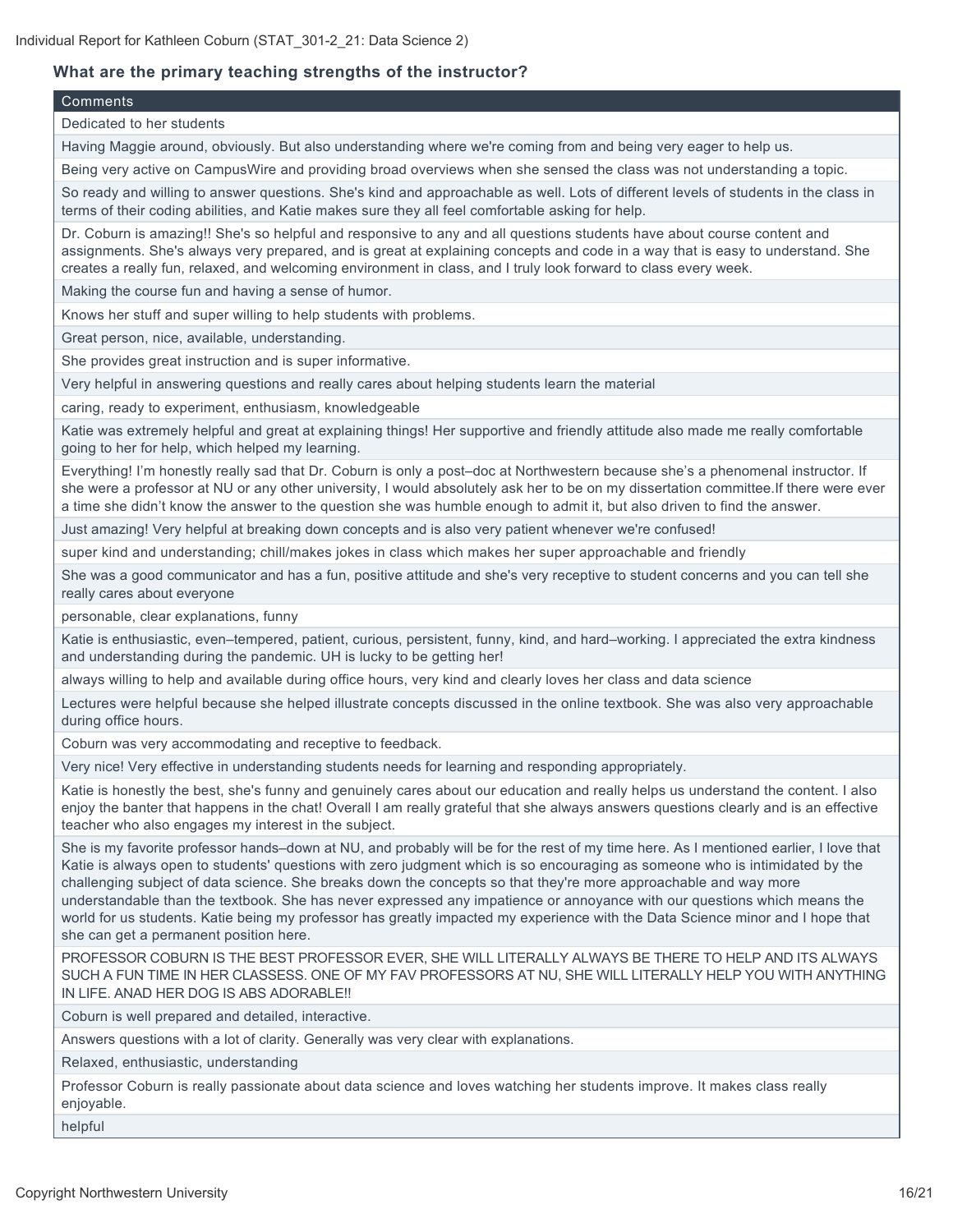## **What are the primary weaknesses, if any, of the instruction?**

| Comments                                                                                                                                                                        |
|---------------------------------------------------------------------------------------------------------------------------------------------------------------------------------|
| none                                                                                                                                                                            |
| Not much, I guess sometimes we get a little too sidetracked but that's fine.                                                                                                    |
| Would have liked the class to have a little more structure instead of being so freeflowing.                                                                                     |
| None!                                                                                                                                                                           |
| Getting sidetracked, going through the slides way too slowly and running out of lab time.                                                                                       |
| Nothing super major comes to mind                                                                                                                                               |
| None                                                                                                                                                                            |
| More instruction would be great.                                                                                                                                                |
| None                                                                                                                                                                            |
| responding to email as she faces a swarm of them, but she makes up for this with Campuswire                                                                                     |
| Never apologize for the bulldog, we love the bulldog!                                                                                                                           |
| None. She's very relaxed and encouraging of students to pursue their interests.                                                                                                 |
| n/a                                                                                                                                                                             |
| none                                                                                                                                                                            |
| even small tangents during online lecture make it easy to get bored / distracted (not fault of coburn)                                                                          |
| None.                                                                                                                                                                           |
| sometimes loses focus quickly based on what people type in the chat or the pets they show. Also sometimes goes on tangents.<br>using time more efficiently in class would help. |
| Sometimes we can get sidetracked by a question, but most of the time it ends up being useful, just time consuming.                                                              |
| Sometimes it was hard for me to focus in class just due to the nature of the material being taught over Zoom.                                                                   |
| None!                                                                                                                                                                           |
| None.                                                                                                                                                                           |
| Not enough office hours.                                                                                                                                                        |
| Can't think of any.                                                                                                                                                             |
| n/a                                                                                                                                                                             |
|                                                                                                                                                                                 |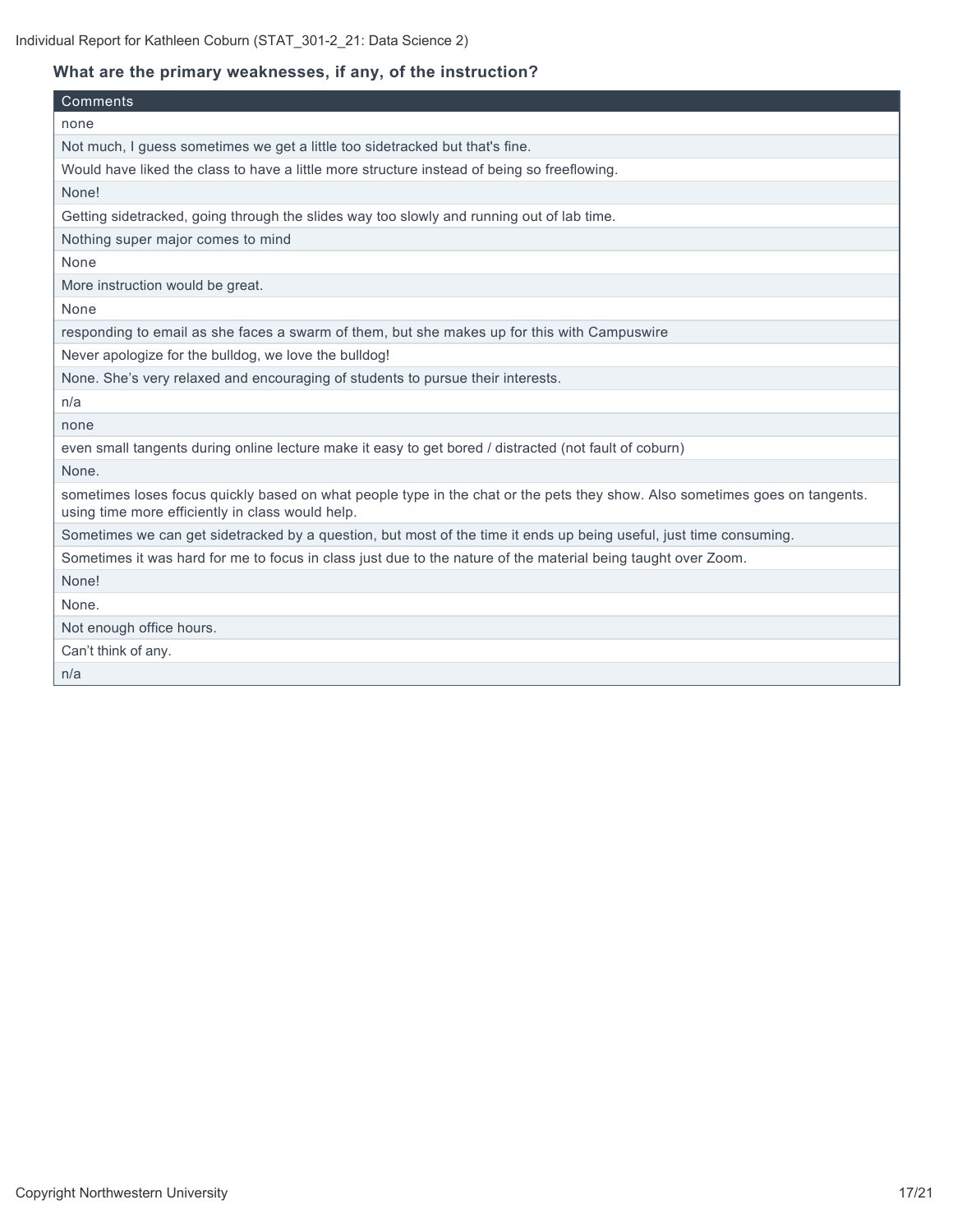## **Can you offer suggestions for improvement?**

| Comments                                                                                                                                                                                                                                                                                                                                                                                                                               |
|----------------------------------------------------------------------------------------------------------------------------------------------------------------------------------------------------------------------------------------------------------------------------------------------------------------------------------------------------------------------------------------------------------------------------------------|
| I really like your teaching style/personality so keep it up :)                                                                                                                                                                                                                                                                                                                                                                         |
| None                                                                                                                                                                                                                                                                                                                                                                                                                                   |
| Never go a quarter of this sequence without making the groups to work in.                                                                                                                                                                                                                                                                                                                                                              |
| None                                                                                                                                                                                                                                                                                                                                                                                                                                   |
| She was really amazing.                                                                                                                                                                                                                                                                                                                                                                                                                |
| <b>No</b>                                                                                                                                                                                                                                                                                                                                                                                                                              |
| na                                                                                                                                                                                                                                                                                                                                                                                                                                     |
| Nope, she's great!                                                                                                                                                                                                                                                                                                                                                                                                                     |
| Nope, you're doing great!                                                                                                                                                                                                                                                                                                                                                                                                              |
| none                                                                                                                                                                                                                                                                                                                                                                                                                                   |
| Please make attendance *optional*. I would understand the need for mandatory attendance under normal circumstances pre-<br>COVID for the purpose of the flipped classroom, but as of right now, there's no advantage to having students required to come to<br>class. It often feels like a chore to come, especially when it feels more like office hours since a few students take up most of the<br>time asking specific questions. |
| overview at the beginning of class for that day's lecture, more responsive to emails (!! I sent like 3 emails during the middle of the<br>quarter about my grade and I could never make OH so I never got my questions answered)                                                                                                                                                                                                       |
| None.                                                                                                                                                                                                                                                                                                                                                                                                                                  |
| correcting weaknesses listed above                                                                                                                                                                                                                                                                                                                                                                                                     |
| I think having some sort of question for class submission system would help with staying on track (I know it's impossible for<br>everyone to know what they will ask, but this will take care of any major concepts versus specific questions)                                                                                                                                                                                         |
| I preferred the format of reading checks from the first quarter, data science 301-1.                                                                                                                                                                                                                                                                                                                                                   |
| She is perfect                                                                                                                                                                                                                                                                                                                                                                                                                         |
| None.                                                                                                                                                                                                                                                                                                                                                                                                                                  |
| The labs were written very well and were easy, but I would have enjoyed if they did not follow the textbook 1:1. Maybe a few more<br>challenging problems where we could explore more functions, arguments, or models would have been fun.                                                                                                                                                                                             |
| None. I'm really excited for next quarter!                                                                                                                                                                                                                                                                                                                                                                                             |
| n/a                                                                                                                                                                                                                                                                                                                                                                                                                                    |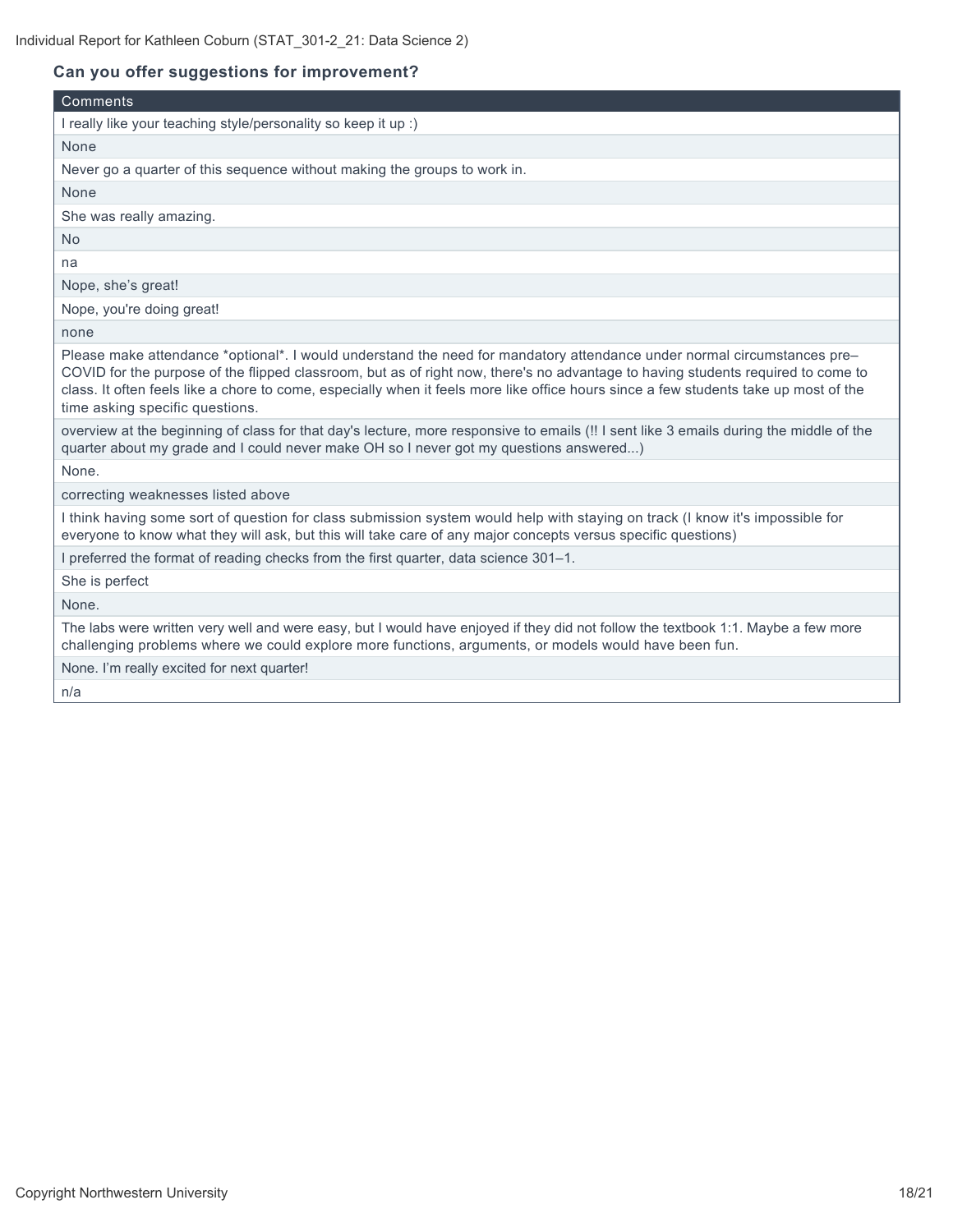## **REMOTE LEARNING**

ä,

**Rate how well the approaches used in this course for remote instruction during Winter 2021 contributed to your learning.**

| 1. Rate how well the approaches used in this course for remote<br>instruction during Winter 2021 contributed to your learning.  |                |       |            |  |  |
|---------------------------------------------------------------------------------------------------------------------------------|----------------|-------|------------|--|--|
| 2.0%<br>1-Very Low $(1)$<br>2.0%<br>2(1)<br>4.1%<br>3(2)<br>4(5)<br>10.2%<br>5(17)<br>6-Very High (23)<br>[ Total $(49)$ ]<br>O | 34.7%<br>50%   | 46.9% | 100%       |  |  |
| Options                                                                                                                         | Score          | Count | Percentage |  |  |
| 1-Very Low                                                                                                                      | 1              | 1     | 2.0%       |  |  |
| 2                                                                                                                               | $\overline{2}$ | 1     | 2.0%       |  |  |
| 3                                                                                                                               | 3              | 2     | 4.1%       |  |  |
| 4                                                                                                                               | $\overline{4}$ | 5     | 10.2%      |  |  |
| 5                                                                                                                               | 5              | 17    | 34.7%      |  |  |
| 6-Very High                                                                                                                     | 6              | 23    | 46.9%      |  |  |
| <b>Statistics</b>                                                                                                               |                |       | Value      |  |  |
| <b>Response Count</b>                                                                                                           |                |       | 49         |  |  |
| Mean                                                                                                                            |                |       | 5.14       |  |  |
| Median                                                                                                                          |                |       | 5.00       |  |  |
| <b>Standard Deviation</b>                                                                                                       |                |       | 1.12       |  |  |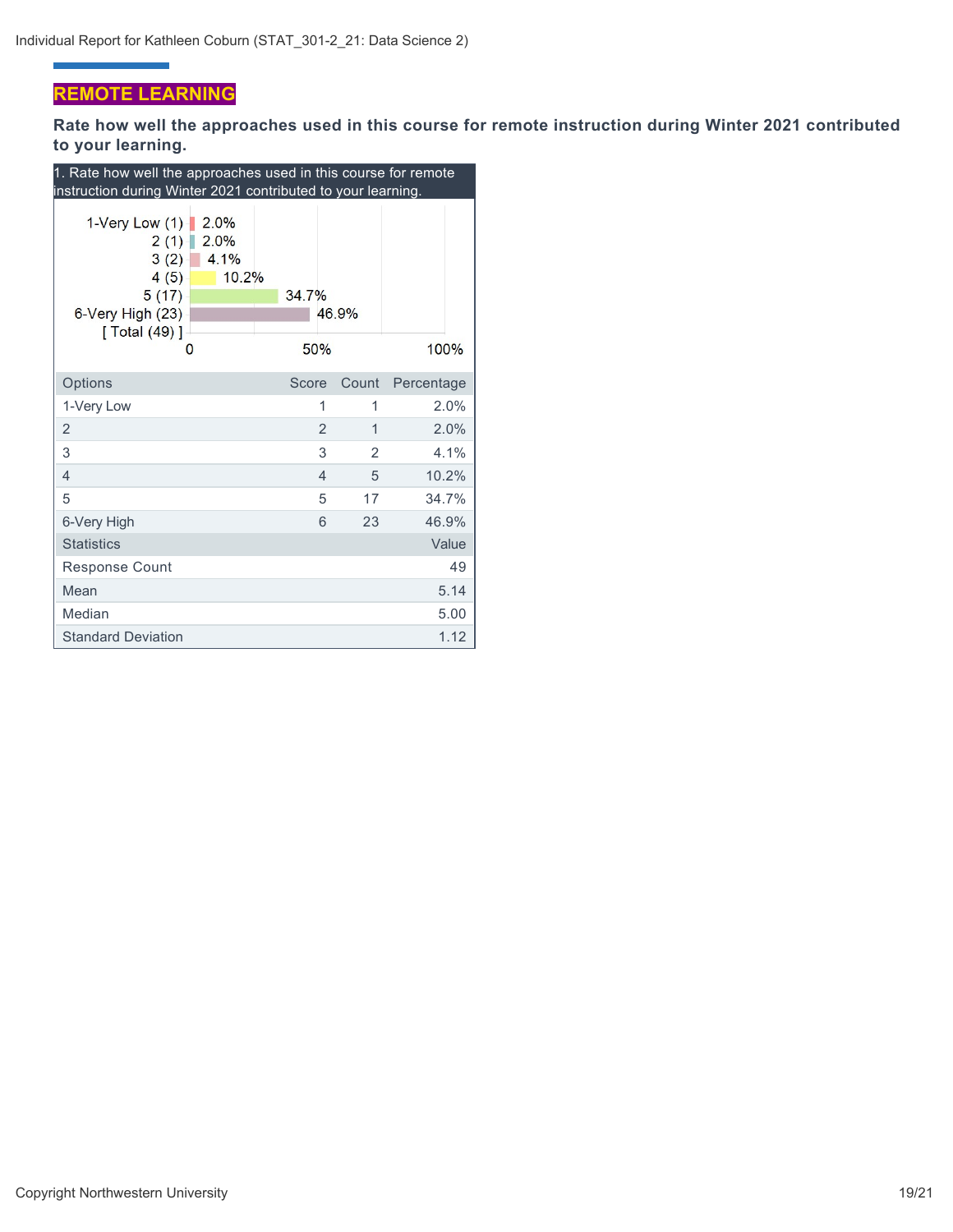#### **Which aspects of the remote instruction helped contribute to your success in this course? Please explain.**

#### Comments

Flipped classroom

More ease of access to help.

I really liked using campuswire

Zoom lectures are great, especially the use of power point slides and screen–sharing R so we can code together in class. I also really love the structure of Canvas: its easy to follow, and all due dates and assignment descriptions are clear and easily accessible.

Having a small lecture reviewing the material was super helpful, as was having Professor Coburn work through the code in class. Was super helpful when I was debugging errors and her explaining as she went really helped my understanding.

Honestly as a coding class, there's not a huge difference from in person lectures. Moreover, being remote actually allowed for lectures to be recorded and I could review the code the instructors were doing in class.

The recordings were amazing.

Campuswire is great

The data sci team has done amazing with the transition!

The class was good.

Dr. Coburn was always super understanding and helpful when it came to working with us over zoom. Remote learning also made screen sharing and troubleshooting super easy. If anything, I feel guilty that so many students kept their cameras off.

The lecture slides helped a lot!

The actual class, campuswire, virtual friends

Whenever I talked with Professor Coburn about how I was struggling with motivating myself to do anything in quarantined winter quarter she was super receptive and helpful.

lecture slides, attendance tracking, casual tone of lecture

The Data Science courses are very adaptable to online instruction. Actually, I can't imagine what in–person instruction looked like before the pandemic. Screen sharing is one of the best features out there for learning. I think the online tools we use, namely Zoom, Panopto, Campuswire, and Canvas, make taking the course online really easy.

going over labs in class, the labs, final project because it helped cement my understanding of modeling.

This class is the best suited to be online. I have two screens, so on one I can watch the lecture and on the other, I can code along. It's really easy to share your screen with other people and discuss your code.

The non–flipped classroom approach (lecture + working through lab together) worked better than the breakout rooms. It'd be better to do this approach if learning continues remotely.

I appreciated that the classes were recorded and that we had access to them. Kuyper also provided many chances for us to attend virtual office hours before the final project was due.

powerpoints & working through labs together & campuswire

The breakout room function is so useful in asking questions privately. I also appreciate being able to ask questions anonymously, and being able to watch recorded lectures afterwards.

The textbook and reading check.

The campuswire.

All aspects did

The breakout rooms and use of Campuswire are really helpful because collaboration is necessary for coding, and these methods really helped me out.

breakout rooms